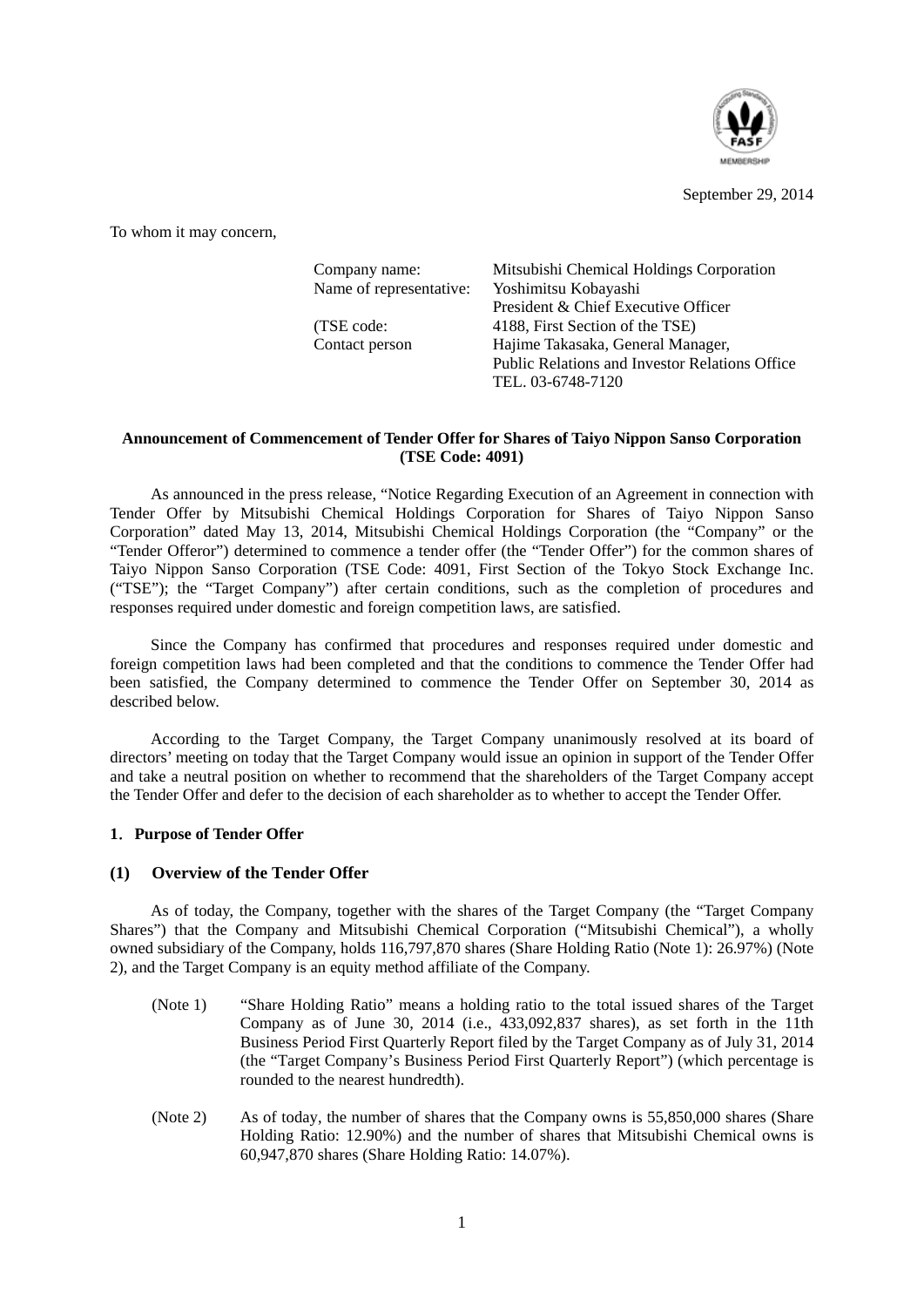Each the Company and the Target Company (collectively, the "Companies") executed a master agreement as of May 13, 2014 (the "Agreement") in order to further enhance the capital and business alliance relationship between the Companies and to improve the corporate value of both Companies. The Company and the Target Company have confirmed in the Agreement that the ultimate objective is for the Company to acquire a majority of voting rights of the Target Company. The details of the Agreement are outlined in "(3) Material Agreements Related to the Tender Offer", "a. Agreement" below.

Under the Agreement, the Company intended to commence the Tender Offer for the common shares of the Target Company in order to acquire a majority of voting rights of the Target Company after certain conditions, such as the completion of procedures and responses required under domestic and foreign competition laws, are satisfied. Since the Company has confirmed that procedures and responses required under domestic and foreign competition laws had completed and that the conditions under the Agreement to commence the Tender Offer had been satisfied, the Company resolved to commence the Tender Offer on September 30, 2014 by a written resolution dated September 29, 2014 in place of a resolution at the board of directors under Article 370 of the Companies Act and Article 26 of the Articles of Incorporation of the Company.

As of today, the Target Company Shares are listed on the First Section of TSE. The Company intends to enhance the capital relationship between the Companies by maintaining the listing of the Target Company Shares and the autonomy of the management of the Target Company after the consummation of the Tender Offer. Therefore, the Company has set 104,079,476 shares as the maximum number of shares to be purchased (together with the Target Company Shares that the Company and Mitsubishi Chemical hold as of today, the Share Holding Ratio will be 51%), in the case where the total number of the shares tendered exceeds the maximum number of shares to be purchased, the Company would not purchase all or part of such excessive portions and would conduct delivery and other settlement of the purchased share certificates, etc. on a pro rata basis as set forth in Article 27-13, Paragraph 5 of the Financial Instruments and Exchange Act (Act No. 25 of 1948, as amended; the "Act") and Article 32 of the Cabinet Ordinance Concerning the Disclosure of Tender Offers for Shares, Etc., by Persons Other Than Issuers (Ministry of Finance Ordinance No. 38 of 1990, as amended; the "TOB Order"). On the other hand, the Company has set 99,748,549 shares as the minimum number of shares to be purchased so that the total Share Holding Ratio of the Company and Mitsubishi Chemical will reach the majority of the Target Company Shares, together with the Target Company Shares held as of today. The Company intends not to purchase all of the shares tendered if the total number of the shares tendered is less than such minimum number.

According to the Target Company's press release, "Notice of Expression of Opinion regarding Tender Offer for the Company Shares by Mitsubishi Chemical Holdings Corporation" dated today (the "Notice by the Target Company"), the Target Company resolved at its board of directors' meeting on today that the Target Company would issue an opinion in support of the Tender Offer and take a neutral position on whether to recommend that the shareholders of the Target Company accept the Tender Offer and defer to the decision of each shareholder as to whether to accept the Tender Offer.

As to the details of the abovementioned Target Company's decision making process, please refer to "(5) Measures to Ensure the Fairness of the Tender Offer Such as Measures to Ensure the Fairness of the Tender Offer Price and to Avoid a Conflict of Interest", "c. Unanimous Approval by the Non-Interested Directors and Corporate Auditors of the Target Company" below.

#### **(2) Background and Reason for the Tender Offer, and Management Policy after the Tender Offer**

#### (i) Background and Reason for the Tender Offer

The Company has developed its business in a broad range of areas, such as performance products, health care, and industrial materials, through Mitsubishi Chemical, Mitsubishi Tanabe Pharma Corporation, Mitsubishi Plastics, Inc., and Mitsubishi Rayon Co., Ltd. as the core operating companies.

The Target Company has been focusing primarily on air separation plants that produce industrial gases (oxygen, nitrogen, and argon), while working to advance a variety of technologies and develop its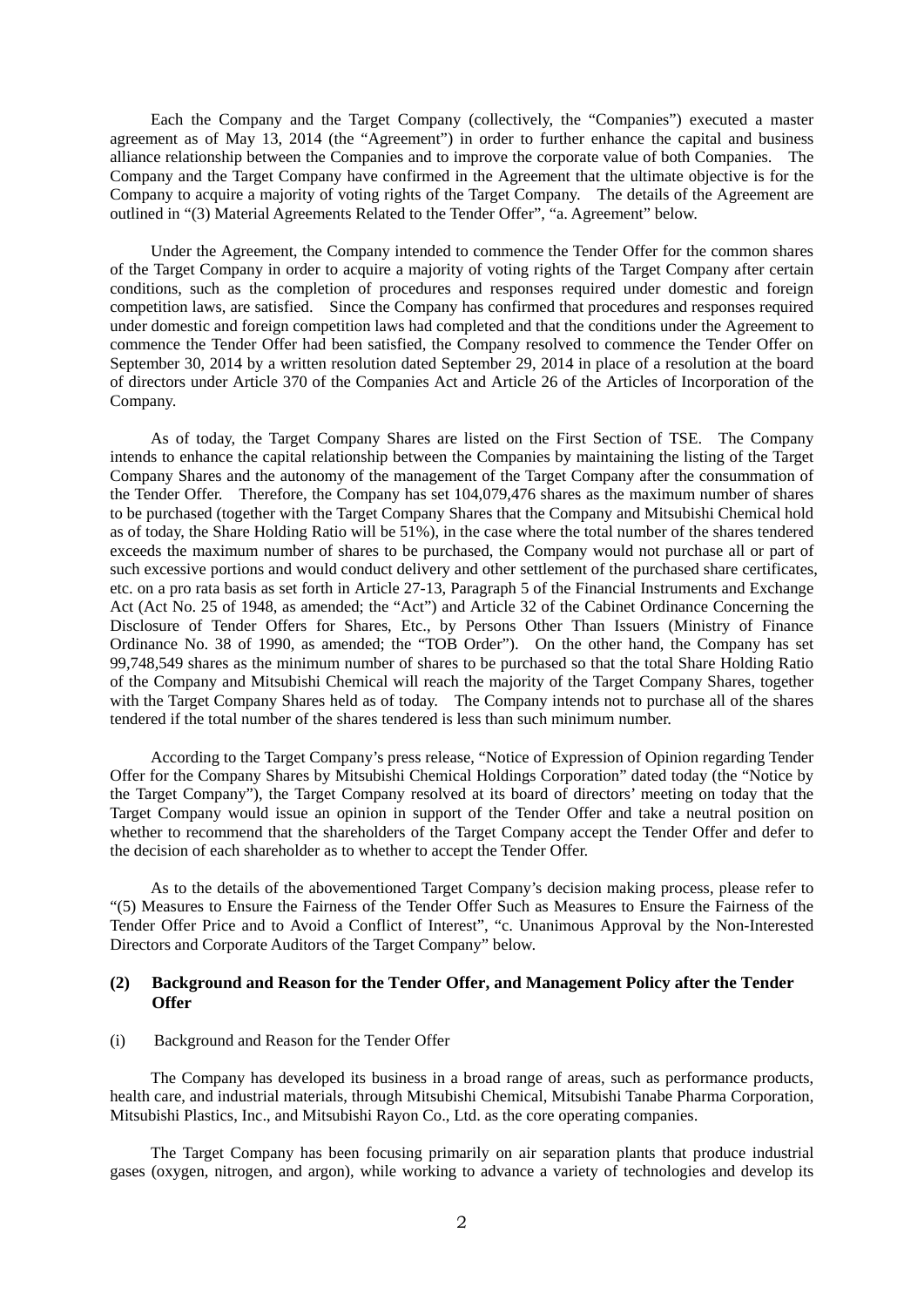business as an industrial gas manufacturer, since it developed Japan's first oxygen generator in 1934. The Target Company was formed in 2004 through the merger of Nippon Sanso Corporation and Taiyo Toyo Sanso Co., Ltd. ("Taiyo Toyo Sanso"). At that time, Taiyo Toyo Sanso was in an alliance relationship with Mitsubishi Chemical and engaged in the industrial gas manufacturing business through a joint venture of Taiyo Toyo Sanso and Mitsubishi Chemical, and Mitsubishi Chemical possessed 50,552,926 shares of the Taiyo Toyo Sanso stock (34.85% of the total number of the then issued shares of Taiyo Toyo Sanso). As a result of the formation of the Target Company, Mitsubishi Chemical became the largest shareholder of the Target Company, holding 40,947,870 shares of the Target Company stock (10.09% of the total number of the then issued shares of the Target Company). Mitsubishi Chemical continued to acquire the Target Company Shares thereafter through the market, and as a result, by the end of March 2010, the number of the Target Company Shares owned by Mitsubishi Chemical reached 60,947,870 (15.12% of the total number of the then issued shares of the Target Company). Although the number of the Target Company Shares owned by Mitsubishi Chemical has not changed since then, as stated below, Mitsubishi Chemical's current Share Holding Ratio has become 14.07% due to issuance of shares by the Target Company by way of third-party allotment to the Company.

The Company, Mitsubishi Chemical's parent company, deeply understands the effectiveness of Target Company's business strategies, and the potential for improvement in the Target Company. The Company and the Target Company therefore believed that they would be able to further expand their business opportunities by causing the Target Company to establish a broad alliance relationship with the respective companies of the Company and its subsidiaries including Mitsubishi Chemical (collectively, the "Company Group"). As announced in the press release, "Notice Regarding the Capital and Business Alliance between Taiyo Nippon Sanso Corporation and Mitsubishi Chemical Holdings Corporation" dated September 26, 2013, the Companies thus agreed to create a business alliance relationship and executed a capital and business alliance agreement. As announced in Target Company's press release, "Notice Regarding Issuance of New Shares and Disposition of Treasury Shares by Way of Third-Party Allotment, and Change of the Principal Shareholder" dated September 26, 2013, for the purpose of making the business alliance even stronger to generate a synergistic effect, and also meeting its financial needs concerning future business development, including capital investment, the Target Company issued 30,000,000 new shares and disposed of 15,096,000 treasury shares by way of third-party allotment to the Company (payment date: October 15, 2013; and issue price per share: 687 yen). Furthermore, the Company has acquired certain number of the Target Company Shares through market transactions before and after such third-party allotment. As a result, as of today, the Company holds 55,850,000 Target Company Shares (Share Holding Ratio: 12.90%), Mitsubishi Chemical holds 60,947,870 Target Company Shares (Share Holding Ratio: 14.07%) and together they hold 116,797,870 Target Company Shares in total (Share Holding Ratio: 26.97%).

Afterward, based on the execution of the capital and business alliance agreement and the implementation of the third-party allotment, the Companies discussed and evaluated, among other things, as to the agreed-upon business alliance areas, the terms and conditions as well as the timing of implementation, and as to other areas, potential business alliances or business development. These discussions and evaluations were for the purpose of maximizing synergies between both corporate groups. In this process, the Company and the Target Company shared a common understanding that it is essential to further strengthen the foundation of their businesses in order to respond to changes in the global competitive environment, and for that purpose, it is necessary to create further business synergies through cooperation by the Company and the Target Company as members of the same corporate group based on an enhanced capital relationship and through effective use of management resources of both Companies. In order to achieve this goal, the Companies agreed to strengthen the capital relationship and business alliance between both Companies through the Tender Offer. The Companies expect that Target Company's changing from an equity method affiliate of the Company to a consolidated subsidiary of the Company will create an even firmer alliance and a broad range of synergies through, inter alia, disclosure and supply of management resources that will serve as the foundation of their businesses. Both Companies believe that it will become possible for both Companies to cooperate more closely with each other than previously contemplated. Such cooperation will include, for instance, on-site cooperative business such as mutual utilization of both Companies' supply chains in and outside of Japan and Target Company's gas supply to the overseas manufacturing bases developed by the Company, and joint research and development in certain advanced fields.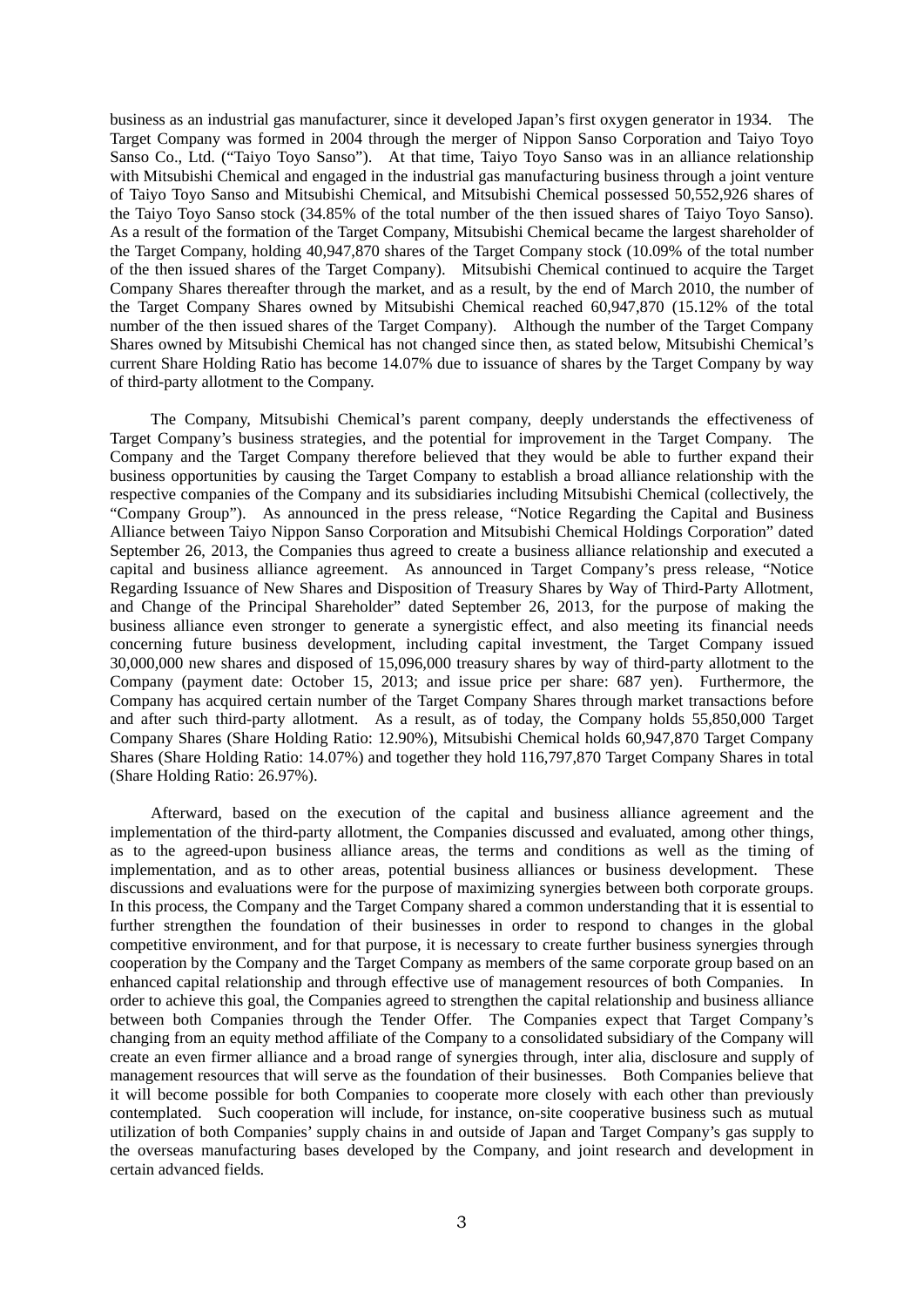The Tender Offer is aimed at enhancing the capital and business alliance relationship between the Companies and improving the corporate value of both Companies, through Company's acquiring a majority of voting rights of the Target Company, and the reorganization of Target Company as a consolidated subsidiary through the Tender Offer.

The Companies will work on a detailed examination of promoting the mutual use of the respective Companies' distribution channel. To be more specific, the Companies will consider the possibilities of cooperative business and transactions in every business segment, including the expansion of sales in Target Company's medical care business (medical gases and related equipment) through Company's distribution channel, and the utilization of Target Company's distribution channels for Company's artificial spa generators and CFRP pressure vessels.

The Target Company has thus far supplied gases through the piping (on-site plant method), mainly to large customers in Japan. From now on, the Target Company intends to utilize its know-how for stably supplying gases, which it has fostered over years for major domestic customers, for new overseas manufacturing bases that will be planned by the Company. By doing so, the Target Company aims to further expand overseas business. The Target Company will also procure the base load that is stable in the long term, by supplying gases through the piping method, and absorb demands for liquefied gases, cylinder gases, and gas-related equipment in neighboring markets, thereby aiming to expand its sales through the synergetic effect generated with existing products/business.

#### (ii) Management Policy after the Tender Offer

With respect to the management structure of the Target Company after the consummation of the Tender Offer, as described in "(3) Material Agreements Related to the Tender Offer", "a. Agreement", "(e) Operation and maintenance of the listing of the Target Company after the consummation of the Tender Offer" below, after the consummation of the Tender Offer, the Company intends to nominate, in principle, two persons as candidates for the Target Company's directors (as of today, the total number of Target Company's directors is 17) and to nominate a candidate for Target Company's representative director and chairman out of those two persons. However, a candidate for Target Company's representative director and president is planned to be nominated by the Target Company. Although the Target Company will manage its business pursuant to Company's "Internal Rules on the Group Management" after the consummation of the Tender Offer, because the Target Company will continue to be managed on respect for its autonomy, and the Target Company's corporate name and the location of its head office are intended to be maintained.

As described in "(3) Material Agreements Related to the Tender Offer", "a. Agreement", "(d) Maintenance of ownership ratio after the consummation of the Tender Offer", the Company and the Target Company agreed that the Company Group would maintain its ownership ratio of the Target Company Shares. The Company does not have any plan of acquiring additional Target Company Shares after the consummation of the Tender Offer and intends to own all of its Target Company Shares including those to be acquired by the Tender Offer (including Target Company Shares owned by Mitsubishi Chemical) for a long term.

# **(3) Material Agreements Related to the Tender Offer**

a. Agreement

As described in "(1) Overview of the Tender Offer" above, the Companies executed the Agreement as of May 13, 2014. The following is the outline of the Agreement.

(a) Purpose and outline of the Agreement

By aiming to further enhance the capital and business alliance relationship between the Companies and improve the corporate value of both Companies, in order to survive the global competition, which is predicted to become fiercer in the future, the Companies agreed to conduct the Tender Offer to achieve the said purposes.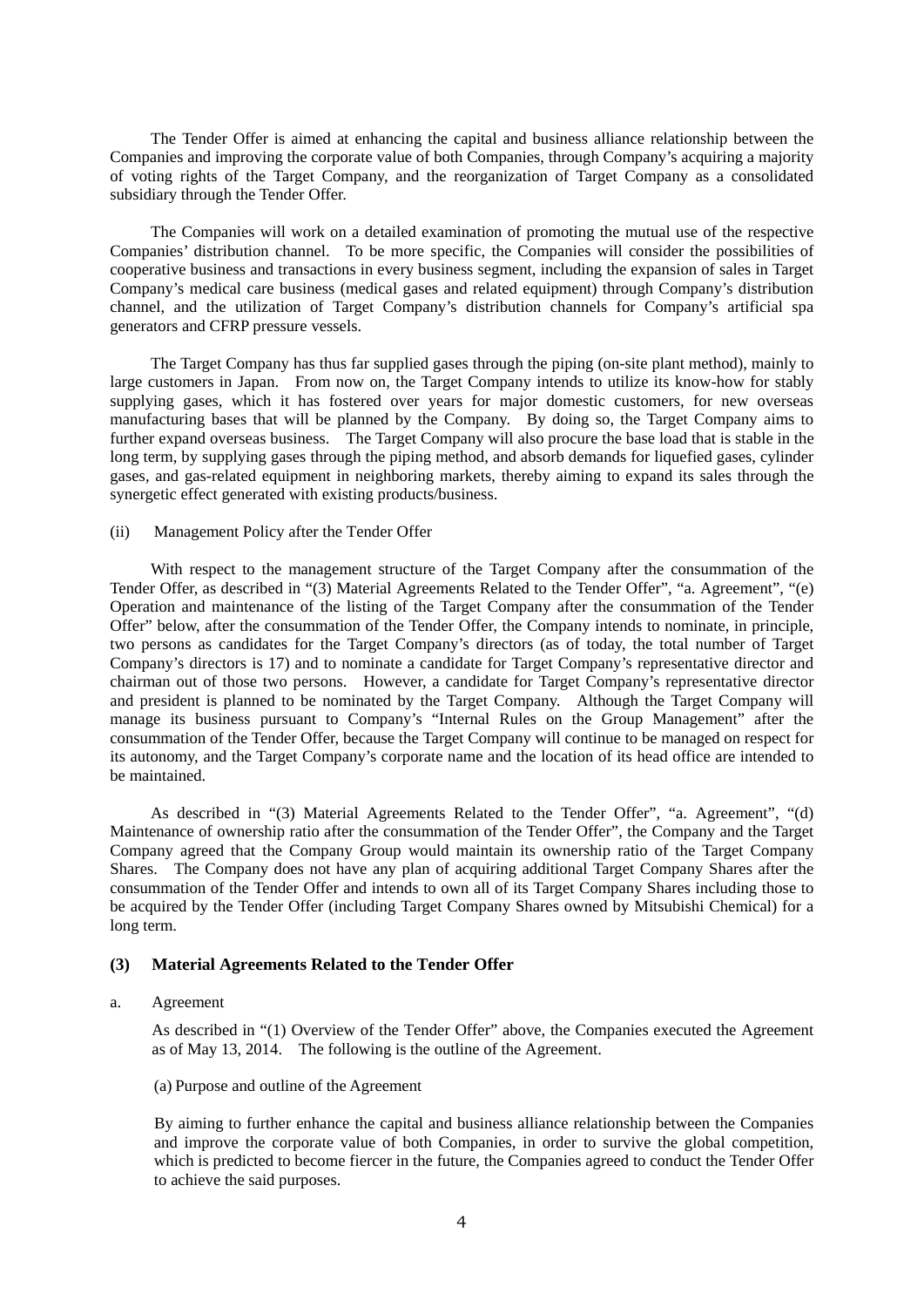#### (b) Launch of the Tender Offer by the Company

The Company will launch the Tender Offer subject to the satisfaction, as of the business day immediately preceding the commencement date of the Tender Offer, of the following conditions precedent: (i) Target Company's board of directors has resolved to express the Supporting Opinion as defined in (c) below and has announced the Supporting Opinion; (ii) the Target Company has not violated any of its obligations under the Agreement to be performed by the time of commencement of the Tender Offer in any material respect; (iii) Target Company's representations and warranties are true and correct in all material respects; (iv) necessary licenses, approvals, and so on have been obtained or the relevant waiting period has expired without any objection being withheld, in relation to the procedures and responses required under domestic and foreign competition laws; (v) there is no judgment, decision, order, or similar obligation from a court or administrative agency that prohibits commencement of the Tender Offer or places restrictions on the Tender Offer; (vi) no material adverse effect has occurred with respect to Target Company's business, assets, liabilities, financial conditions, operating results, cash flow status, or future earnings plan; and (vii) there is no material fact or a Fact Concerning Tender Offer, etc. (as defined in Article 167(3) of the Act) that has not yet been announced regarding the Target Company. If an event falling under (vi) above has occurred by the time of commencement of the Tender Offer, the Companies will faithfully consult with each other regarding the responses to be taken regarding the Tender Offer, including revision of its conditions.

(c) Support and revocation of support of the Tender Offer by the Target Company

The Target Company shall express and announce its opinion approving the Tender Offer (the "Supporting Opinion") and shall maintain the Supporting Opinion until the expiration of the Tender Offer period. However, Target Company's expression of the Supporting Opinion shall be subject to the satisfaction, as of the business day immediately preceding the commencement date of the Tender Offer, of the following conditions precedent: (i) the Company has not violated any of its obligations under the Agreement to be performed by the time of commencement of the Tender Offer in any material respect; (ii) Company's representations and warranties are true and correct in all material respects; (iii) no event has occurred that will materially affect the corporate value of the Target Company and that will thus cause it to be reasonably decided to be inappropriate for the Target Company to support the Tender Offer; and (iv) there is no proposal for a tender offer of the Target Company Shares or any other large purchasing transaction, etc. of the Target Company Shares, etc. by a third party other than the Company that proposes conditions that are superior to those of the Tender Offer (collectively, a "Competing Transaction") and that, due to expressing the Supporting Opinion despite the existence of such a Competing Transaction may, in reasonable judgment, cause Target Company's directors to be in violation of their duty to exercise the due care of a prudent manager.

- (d) Maintenance of ownership ratio after the consummation of the Tender Offer
- (i) The Company shall maintain the Company Group's collective ownership ratio in the Target Company after the consummation of the Tender Offer.
- (ii) After the Tender Offer, if the Target Company intends to conduct any act that will result in the Company Group's ownership ratio of the Target Company Shares becoming less than the majority of the total number of issued Target Company Shares, then the Target Company shall, upon consultation with the Company, provide the Company with a reasonably acceptable opportunity to maintain its ownership ratio of the Target Company Shares.

 (e) Operation and maintenance of the listing of the Target Company after the consummation of the Tender Offer

(i) The Target Company shall manage its business pursuant to Company's "Internal Rules on the Group Management." Under the Group Management Rules, the Company shall respect the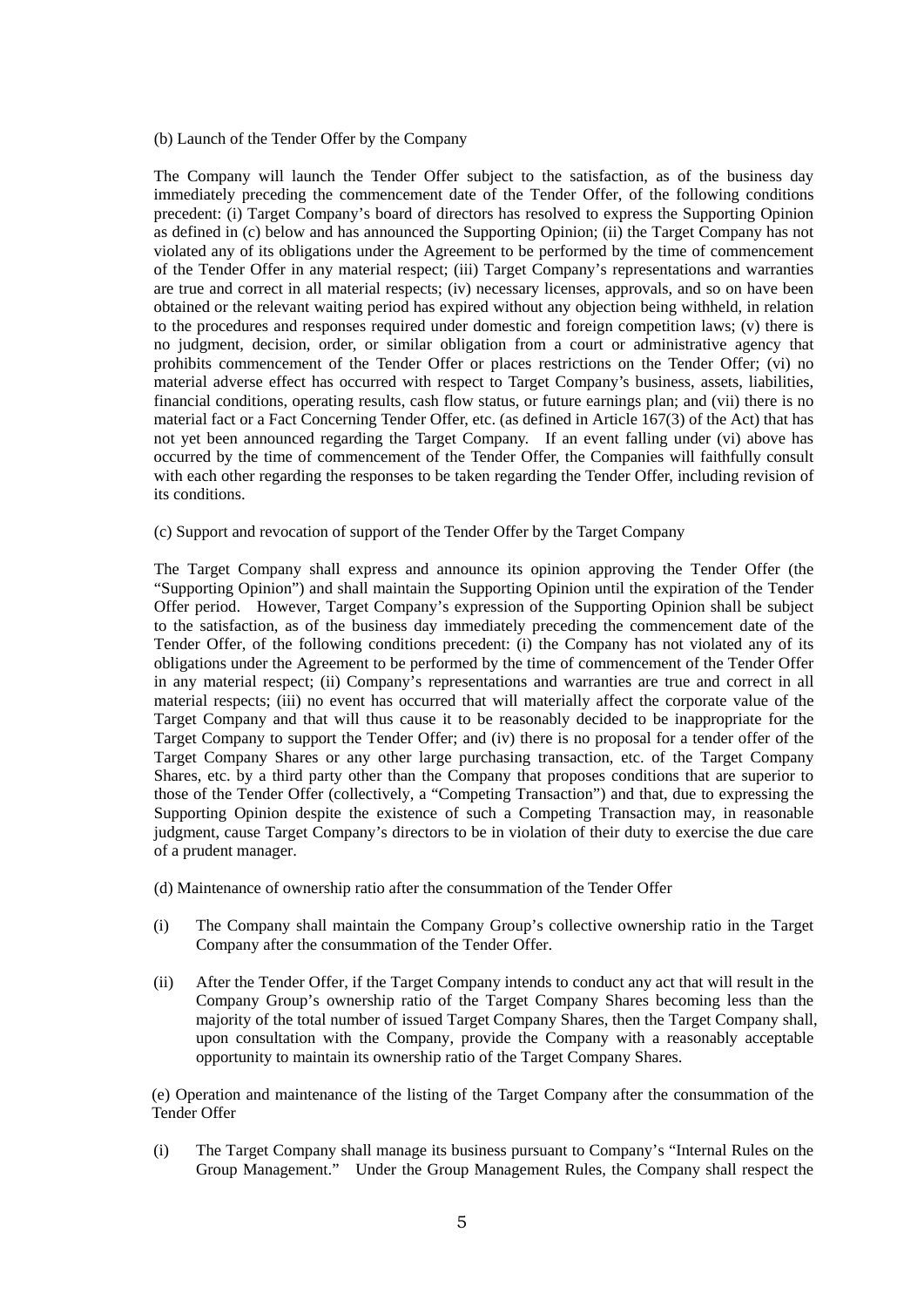autonomy of Target Company's management, and shall support and cooperate with the Target Company in full force.

- (ii) The Company shall maintain the listing of the Target Company Shares, and shall not conduct any act intended to abolish their listing.
- (iii) The Company may nominate in principle two persons as candidates for Target Company's directors, out of whom the Company may nominate a candidate for Target Company's representative director and chairman. The Target Company may nominate a candidate for Target Company's representative director and president.
- (iv) The Target Company shall in principle maintain its corporate name and the location of its head office.

#### b. Others

Mitsubishi Chemical will not tender its 60,947,870 common shares of the Target Company (Share Holding Ratio: 14.07%) for the Tender Offer.

# **(4) Purchase price of the Target Company Shares for the Tender Offer**

For details of decision making process of the Company concerning the purchase price of the Target Company Shares for the Tender Offer (the "Tender Offer Price"), please see "a. Basis of Calculation" and "b. Background of Calculation" in "(4) Basis of Calculation of Tender Offer Purchase Price" of "2. Description of Tender Offer" below.

# **(5) Measures to Ensure the Fairness of the Tender Offer Such as Measures to Ensure the Fairness of the Tender Offer Price and to Avoid a Conflict of Interest**

a. Obtaining Share Valuation Reports from Independent Third-party Appraiser

According to the Notice by the Target Company, as stated below, as measures to ensure the fairness of the Tender Offer, the Target Company received share valuation reports as reference materials from Mizuho Securities Co., Ltd. ("Mizuho Securities"), an independent third-party appraiser having no material interest in either company and which is not a related party of either company, upon determining the appropriateness of the Tender Offer Price. Because the Target Company takes a neutral position on whether to recommend that the shareholders of the Target Company accept the Tender Offer, and defers to the decision of each shareholder as to whether to accept the Tender Offer, the Target Company has not requested that Mizuho Securities issue any opinion stating that the Tender Offer Price is fair from a financial perspective (fairness opinion), in light of actual practices in similar cases.

Regarding the Tender Offer Price, after receiving a proposal regarding the Tender Offer Price from the Company, the Target Company obtained a share valuation report (the "Share Valuation Report of May 2014") from Mizuho Securities as reference material on May 13, 2014, for assessing the fairness of the proposed Tender Offer Price. (The Company did not request that Mizuho Securities issue any opinion stating that the Tender Offer Price is fair from a financial perspective (fairness opinion).)

(a) Outline of the Share Valuation Report of May 2014

Mizuho Securities analyzed the value of the Target Company shares, upon certain conditions, based on the financial information and the financial forecasts, which the Target Company had provided. Mizuho Securities calculated the value of the Target Company shares using (i) the average market price method, since the Target Company shares are listed on the TSE and the market price of those shares is available there; (ii) the comparable company method, since there are multiple listed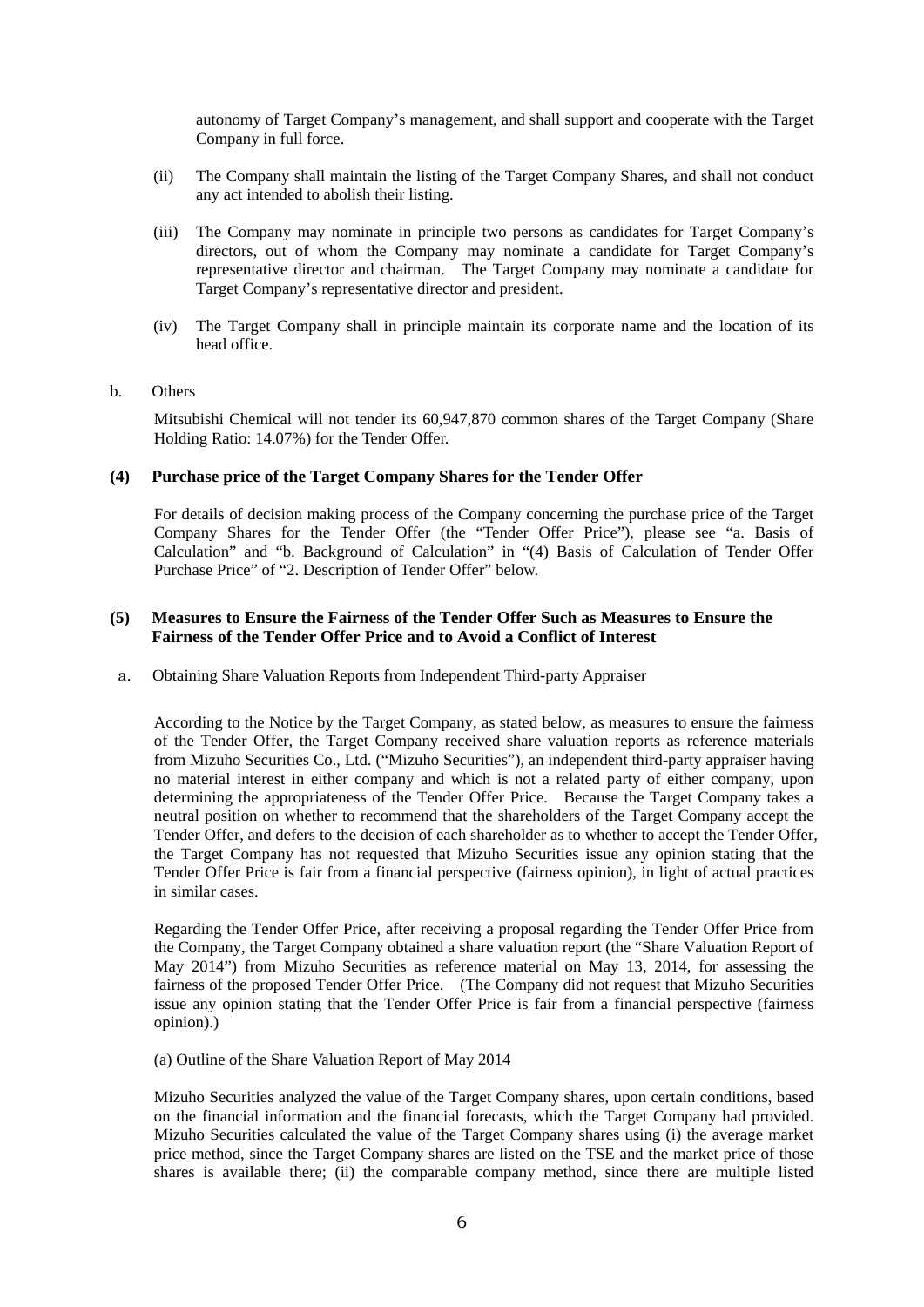companies engaged in businesses relatively similar to the business of the Target Company, and accordingly it is possible to estimate the value of the Target Company shares by comparing the Target Company with those similar companies; and (iii) the DCF method, in order to reflect the performance of the Target Company's future business activities on the valuation.

The valuation ranges per Target Company share calculated by using the above methods are as follows, respectively:

| Average Market Price Method: between 744 yen and 815 yen. |                                                           |
|-----------------------------------------------------------|-----------------------------------------------------------|
|                                                           | Comparable Company Method: between 777 yen and 1,064 yen. |
| DCF Method:                                               | between $779$ yen and $1,169$ yen.                        |

With the average market price method, Mizuho Securities used May 12, 2014 as the base date, and the valuation was based on 802 yen, which is the closing share price on the base date; 815 yen, which is the simple average closing price for the past one (1) month; 786 yen, which is the simple average closing price for the last three (3) months; and 744 yen, which is the simple average closing price for the last six (6) months on the First Section of the TSE.

With the comparable company method, Mizuho Securities valued the Target Company shares through comparison with market share prices and financial metrics (indicating elements such as profitability) of listed companies engaged in businesses relatively similar to the business of the Target Company.

With the DCF method, Mizuho Securities calculated the value of the Target Company shares by discounting the free cash flows that the Target Company is expected to generate in or after the fiscal year ending March 2015, to present value using certain discount rates. It was based on assumptions derived from multiple sources, including profit and investment projects in the Target Company's business plans, and publicly available information.

In addition, no significant increases or decreases in profit are anticipated in the Target Company's business plans, on which the DCF analysis was based.

According to the Notice by the Target Company, thereafter, in order to commence the Tender Offer, it was necessary to consider changes in the market environment, because more than four (4) months have passed since the scheduled Tender Offer was announced in the press release dated May 13, 2014. In order to re-assess the appropriateness of the Tender Offer Price, the Target Company again obtained a share valuation report (the "Share Valuation Report of September 2014") from Mizuho Securities as reference material on September 29, 2014. (The Target Company has not requested that Mizuho Securities issue any opinion stating that the Tender Offer Price is fair from a financial perspective (fairness opinion).)

## (b) Outline of the Share Valuation Report of September 2014

Mizuho Securities analyzed the value of the Target Company shares, upon certain conditions, based on the financial information and the financial forecasts, which the Target Company had provided. Mizuho Securities calculated the value of the Target Company shares using (i) the average market price method, since the Target Company shares are listed on the TSE and the market price of those shares is available there; (ii) the comparable company method, since there are multiple listed companies engaged in businesses relatively similar to the business of the Target Company, and accordingly it is possible to estimate the value of the Target Company shares by comparing the Target Company with those similar companies; and (iii) the DCF method, in order to reflect the performance of the Target Company's future business activities on the valuation.

The valuation ranges per Company share calculated by using the above methods are as follows, respectively: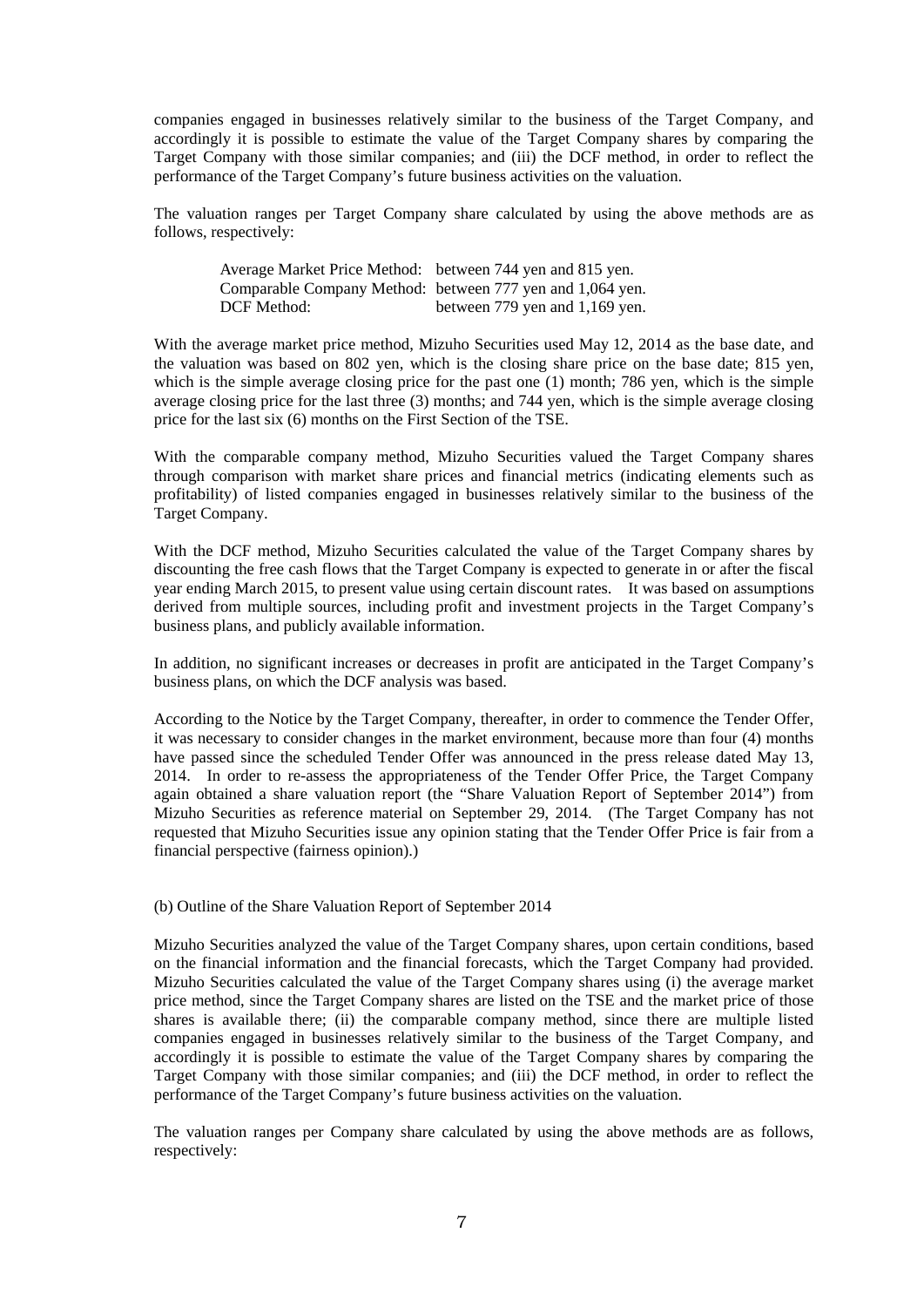| <b>Average Market Price Method:</b> | between 744 yen and 815 yen.     |
|-------------------------------------|----------------------------------|
| Comparable Company Method:          | between 868 yen and $1,126$ yen. |
| DCF Method:                         | between 740 yen and 1,251 yen.   |

With the average market price method, Mizuho Securities used May 12, 2014 as the base date, and the valuation was based on 802 yen, which is the closing share price on the base date; 815 yen, which is the simple average closing price for the past one (1) month; 786 yen, which is the simple average closing price for the last three (3) months; and 744 yen, which is the simple average closing price for the last six (6) months on the First Section of the TSE.

With the comparable company method, Mizuho Securities valued the Target Company shares through comparison with market share prices and financial metrics (indicating elements such as profitability) of listed companies engaged in businesses relatively similar to the business of the Target Company.

With the DCF method, Mizuho Securities calculated the value of the Target Company shares by discounting the free cash flows that the Target Company is expected to generate in or after the fiscal year ending March 2015, to present value using certain discount rates. It was based on assumptions derived from multiple sources, including profit and investment projects in the Target Company's business plans, and publicly available information.

In addition, no significant increases or decreases in profit are anticipated in the Target Company's business plans, on which the DCF analysis was based.

b. Advice from Independent Law Firm by the Target Company

According to the Notice by the Target Company, the Target Company received legal advice regarding the decision-making method and process of the Target Company's board of directors with respect to the Tender Offer from Nishimura & Asahi, a legal advisor independent from both companies, in order to ensure fairness and appropriateness of the decision-making method and process.

c. Unanimous Approval by the Non-Interested Directors and Corporate Auditors of the Target Company

According to the Notice by the Target Company, The Target Company and the Company shared a common understanding that it is essential to further strengthen the foundation of their businesses in order to respond to changes in the global competitive environment, and for that purpose, it is necessary to create further business synergies through both companies' cooperation as members of the same corporate group based on an enhanced capital relationship and through effective use of the management resources of both companies.

Based on the consideration of the enhancement of corporate value and shareholder value as above, the intention of the Company, the contents of the Share Valuation Report of May 2014 prepared by Mizuho Securities, legal advice from Nishimura & Asahi, and other related documents, the Target Company held a board of directors' meeting on May 13, 2014, and seriously considered the various conditions of the Tender Offer.

As a result, the board of directors of the Target Company resolved that if the Tender Offer commenced, the board would: (i) issue an opinion in support of the Tender Offer, since the Target Company reached the conclusion that building an even firmer alliance with the Company based on the stabilized capital relationship, which was subject to the consummation of the Tender Offer, would contribute to the enhancement of the Target Company's corporate value, and eventually, its shareholder value, and (ii) take a neutral position on whether to recommend that the shareholders of the Target Company accept the Tender Offer, and defer to the decision of each shareholder as to whether to accept the Tender Offer, since the maximum number of shares to be purchased was to be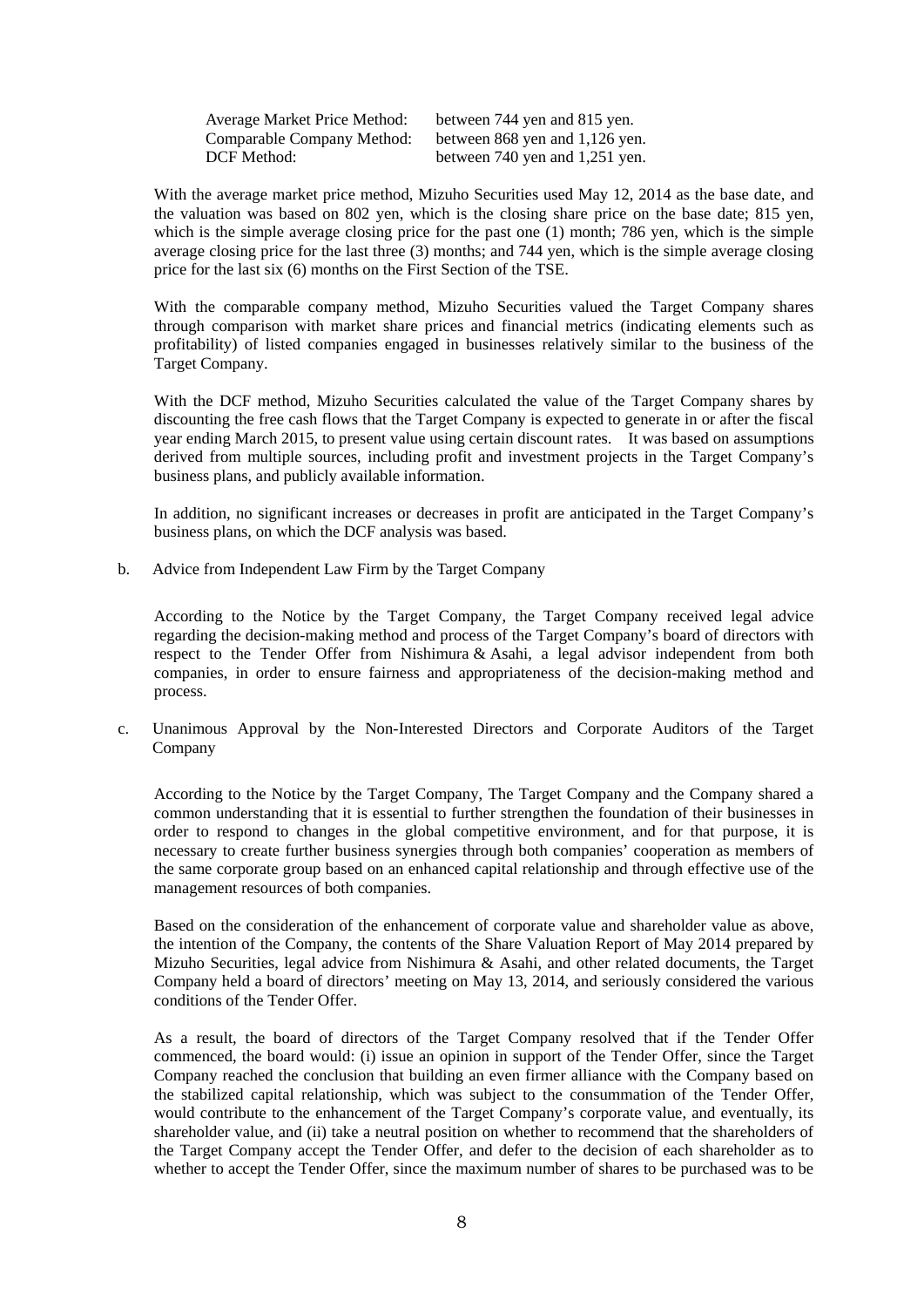set in the Tender Offer, and accordingly, the listing of the Target Company shares was expected to continue to be maintained after the Tender Offer. Regarding the resolutions at the meeting of the Target Company's board of directors mentioned above, Mr. Shotaro Yoshimura, who was an external director of the Target Company at that time, did not participate in the discussion or resolution at the board of directors' meeting stated above, in order to enhance the fairness, the transparency and the objectivity in the process of decision-making regarding the Tender Offer, and to avoid a conflict of interest, because he concurrently served as a director of the Company. All of the above resolutions of the Target Company's board of directors' meeting were adopted by a unanimous vote of all directors present, excluding Mr. Shotaro Yoshimura. Further, all four (4) corporate auditors of the Target Company attended the above board of directors' meeting, and stated that they had no objections to the resolutions.

Thereafter, in order to commence the Tender Offer, it was necessary to consider changes in the market environment, because more than four (4) months have passed since the scheduled Tender Offer was announced in the press release dated May 13, 2014. Therefore, based on the contents of the Share Valuation Report of September 2014 prepared by Mizuho Securities, and legal advice from Nishimura & Asahi, the Target Company held a board of directors' meeting on September 29, 2014, and seriously considered the various conditions of the Tender Offer. As a result, the board of directors of the Target Company has unanimously resolved to (i) issue an opinion in support of the Tender Offer, since the Target Company has reached the conclusion that building an even firmer alliance with the Company based on the stabilized capital relationship, which is subject to the consummation of the Tender Offer, will contribute to the enhancement of the Target Company's corporate value, and eventually, its shareholder value, and (ii) take a neutral position on whether to recommend that the shareholders of the Target Company accept the Tender Offer and defer to the decision of each shareholder as to whether to accept the Tender Offer, since the maximum number of shares to be purchased has been set in the Tender Offer and accordingly, the listing of the Target Company Shares is expected to be maintained continuously after the Tender Offer. Further, all four (4) corporate auditors of the Target Company attended the above board of directors' meeting, and stated that they had no objections to the resolutions. There are no directors or corporate auditors who have any special interest in the resolutions at the board of directors' meeting on September 29, 2014, regarding the above-mentioned Tender Offer.

## **(6) Plans to Acquire Additional Shares following the Tender Offer**

As described in "(3) Material Agreements Related to the Tender Offer", "a. Agreement", "(d) Maintenance of ownership ratio after the consummation of the Tender Offer" above, the Company and the Target Company have agreed that the Company Group will maintain its percentage of shareholding in the Target Company after the Tender Offer. The Company does not plan to acquire the Target Company Shares additionally after the Tender Offer, and intends to maintain long-term ownership of all the Target Company Shares that are currently held by the Company (including the Target Company Shares held by Mitsubishi Chemical), as well as of all the Target Company Shares that may be acquired through the Tender Offer. The Company intends not to purchase all of the shares, etc. tendered if the total number of the shares, etc. tendered is less than the minimum number of shares to be purchased. However, the Company has not yet determined whether or not to acquire the Target Company Shares by conducting another tender offer or by taking other measures.

#### **(7) Prospects of Delisting and Reasons therefor**

As of today, the Target Company Shares are listed on the First Section of the TSE. The Tender Offer is not intended to delist the Target Company and the Company is launching the Tender Offer subject to a maximum number of shares to be purchased of 104,079,476 shares (together with the Target Company Shares that the Company and Mitsubishi Chemical hold as of today, the Share Holding Ratio will be 51%), and thus it is expected that the Target Company Shares would continue being listed on the First Section of the TSE even after the Tender Offer.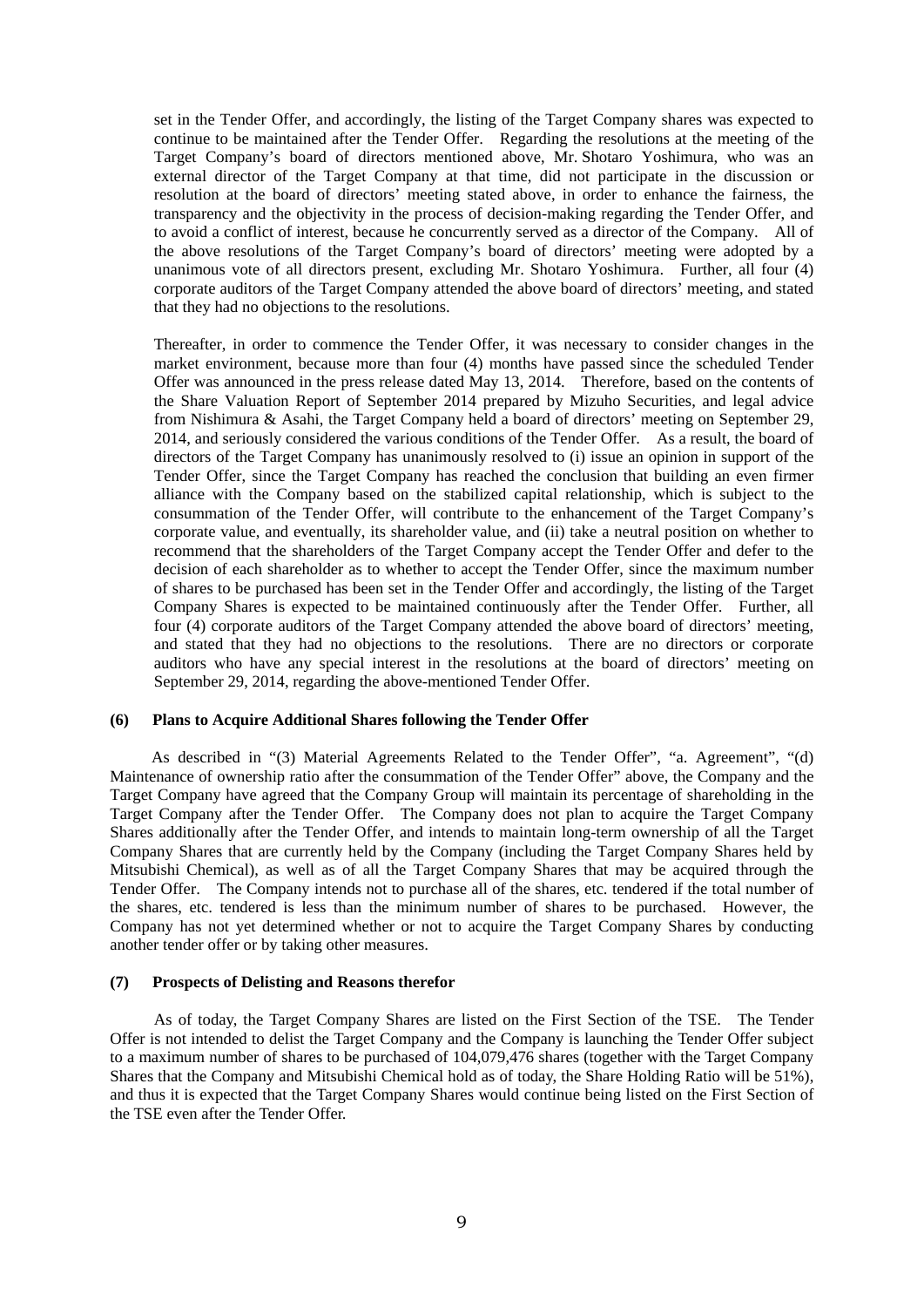# **2. Description of Tender Offer**

# **(1) Description of the Target Company**

| a.                            | <b>Trade Name</b>                                                           | Taiyo Nippon Sanso Corporation                                                                                            |                                                                                                                                                                                                                                                                                                                                         |         |
|-------------------------------|-----------------------------------------------------------------------------|---------------------------------------------------------------------------------------------------------------------------|-----------------------------------------------------------------------------------------------------------------------------------------------------------------------------------------------------------------------------------------------------------------------------------------------------------------------------------------|---------|
| b.                            | <b>Address of Head Office</b>                                               | 1-3-26, Koyama, Shinagawa-ku, Tokyo                                                                                       |                                                                                                                                                                                                                                                                                                                                         |         |
| $\mathbf{c}$ .                | Name and Title of<br>Representative                                         | Yujiro Ichihara, President and Chief Executive Officer                                                                    |                                                                                                                                                                                                                                                                                                                                         |         |
| d.                            | <b>Business Description</b>                                                 | Production<br>and<br>equipment/devices                                                                                    | industrial<br>sale<br>of<br>and<br>gases                                                                                                                                                                                                                                                                                                | related |
| e.                            | Paid-in Capital                                                             | 37,344 million yen                                                                                                        |                                                                                                                                                                                                                                                                                                                                         |         |
| f.                            | Date of Incorporation                                                       | July 19, 1918                                                                                                             |                                                                                                                                                                                                                                                                                                                                         |         |
| g.                            | Major Shareholders and                                                      | 14.07 %<br>Mitsubishi Chemical Corporation                                                                                |                                                                                                                                                                                                                                                                                                                                         |         |
|                               | <b>Shareholding Ratio</b>                                                   |                                                                                                                           | Mitsubishi Chemical Holdings Corporation                                                                                                                                                                                                                                                                                                | 12.90 % |
|                               | (as of March 31, 2014)                                                      | <b>JFE Steel Corporation</b>                                                                                              |                                                                                                                                                                                                                                                                                                                                         | 5.83 %  |
|                               |                                                                             | Taiyo<br>Nippon<br>Sanso<br>Corporation's<br>shareholding<br>4.82 %<br>association                                        |                                                                                                                                                                                                                                                                                                                                         |         |
|                               |                                                                             | 3.78%<br>Mizuho Bank, Ltd.                                                                                                |                                                                                                                                                                                                                                                                                                                                         |         |
|                               |                                                                             | Meiji Yasuda Life Insurance Company                                                                                       |                                                                                                                                                                                                                                                                                                                                         | 3.70 %  |
|                               |                                                                             | Master Trust Bank of Japan, Ltd. (Trust Account)                                                                          |                                                                                                                                                                                                                                                                                                                                         | 2.45 %  |
|                               |                                                                             | The Norinchukin Bank                                                                                                      |                                                                                                                                                                                                                                                                                                                                         | 2.31 %  |
|                               |                                                                             | Japan Trustee Services Bank, Ltd. (Trust Account)<br>National Mutual Insurance Federation of Agricultural<br>Cooperatives |                                                                                                                                                                                                                                                                                                                                         | 2.15 %  |
|                               |                                                                             |                                                                                                                           |                                                                                                                                                                                                                                                                                                                                         | 2.00 %  |
| h.                            | Relationship between the<br>Tender Offeror and the<br><b>Target Company</b> | Capital<br>Relationship                                                                                                   | The Company holds 116,797,870<br>(including those held indirectly) of the stock<br>of the Target Company.<br>The Target Company holds 10,118,148 shares<br>(including those held indirectly) of the stock<br>of the Company.                                                                                                            | shares  |
|                               |                                                                             | Personal<br>Relationship                                                                                                  | N/A                                                                                                                                                                                                                                                                                                                                     |         |
| Transactional<br>Relationship |                                                                             |                                                                                                                           | material<br>transactional<br>There<br>no<br>are<br>relationships to be specifically noted, between<br>persons or companies affiliated with the<br>Target Company, and those affiliated with the<br>Company.<br>There<br>are<br>no<br>material<br>transactional relationships between the Target<br>Company and the Company to be noted. |         |
|                               |                                                                             | Relationship with<br><b>Related Parties</b>                                                                               | The Target Company is an equity method<br>affiliate of the Company, and falls under the<br>category of a related party.                                                                                                                                                                                                                 |         |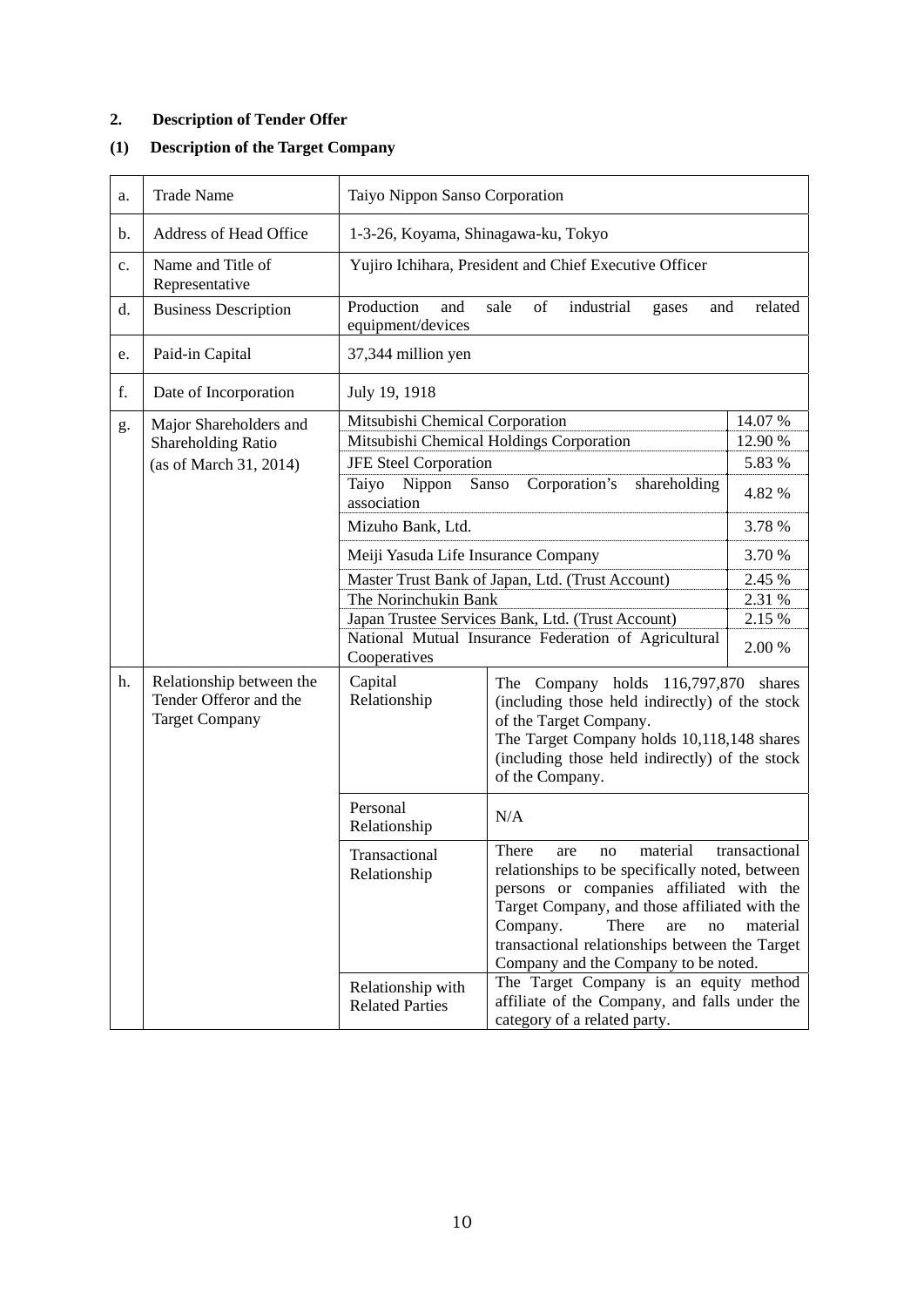# **(2) Schedule of the Tender Offer**

a. Schedule

| (1) | Directors'<br>Board of<br>Date<br>of<br><b>Resolutions</b>                                         | Monday, September 29, 2014                                                                                                                                                                                                                 |
|-----|----------------------------------------------------------------------------------------------------|--------------------------------------------------------------------------------------------------------------------------------------------------------------------------------------------------------------------------------------------|
| (2) | Date of Public Notice of Tender<br>Offer Commencement                                              | Tuesday, September 30, 2014                                                                                                                                                                                                                |
| (3) | Name of Newspaper for Public<br><b>Notice</b>                                                      | Public disclosure will be made electronically, and a notice<br>of such disclosure will be published in the Nihon Keizai<br>Shimbun.<br>EDINET (electronic disclosure for investors' network):<br>$(http://disclosure.eduinet-fsa.gov.jp/)$ |
| (4) | Date of Submission of the Tender<br>Offer Registration Statement (the<br>"Registration Statement") | Tuesday, September 30, 2014                                                                                                                                                                                                                |

b. Tender Offer Period as of the time of filing of the Registration Statement

From Tuesday, September 30, 2014 through Wednesday, November 5, 2014 (Japan standard time) (25 business days in Japan)

c. Possible extension of the Tender Offer Period based on the Target Company's request

If the Target Company submits an opinion report requesting an extension of the tender offer period (the "Tender Offer Period") pursuant to Article 27-10, Paragraph 3 of the Act, the Tender Offer Period shall be extended to 30 business days in Japan, until Wednesday, November 12, 2014.

## **(3) Tender Offer Purchase Price**

Common Stock of the Target Company: JPY1,030 per share of common stock

# **(4) Basis of Calculation of Tender Offer Purchase Price**

a. Basis of Calculation

In determining the Tender Offer Price, the Company requested that JPMorgan Securities Japan Co., Ltd. ("J.P. Morgan"), an independent third-party appraiser having no material interests in the Company or the Target Company, calculate the value of the Target Company Shares. J.P. Morgan valued the Target Company Shares using the average market price method, the comparable company method, and the discounted cash flow (the "DCF") method of analysis based on its assessment of valuation methods in relation to the value of the Target Company Shares, and submitted the Share Valuation Report Regarding the Target Company Shares (the "JPM Valuation Report in May") to the Company on May 13, 2014. Moreover, the Company received a fairness opinion from J.P. Morgan regarding the Tender Offer Price on May 13, 2014, which states that, subject to certain conditions, the Tender Offer Price is fair to the Company from a financial perspective (the "JPM Fairness Opinion in May").

Afterward, upon the commencement of the Tender Offer, the Company requested again that J.P. Morgan conduct a financial analysis of the Tender Offer Price or the value of the Target Company Shares. J.P. Morgan valued the Target Company Shares using the average market price method, the comparable company method, and the DCF method of analysis based on its assessment of valuation methods in relation to the value of the Target Company Shares, and submitted the Share Valuation Report Regarding the Target Company Shares (the "JPM Valuation Report in September", and each of the JPM Valuation Report in May and the JPM Valuation Report in September is referred to "Each JPM Valuation Report") to the Company on September 29, 2014. Moreover, the Company received a fairness opinion from JPM regarding the Tender Offer Price on September 29, 2014, which states that, subject to certain conditions, the Tender Offer Price is fair to the Company from a financial perspective (the "JPM Fairness Opinion in September", and each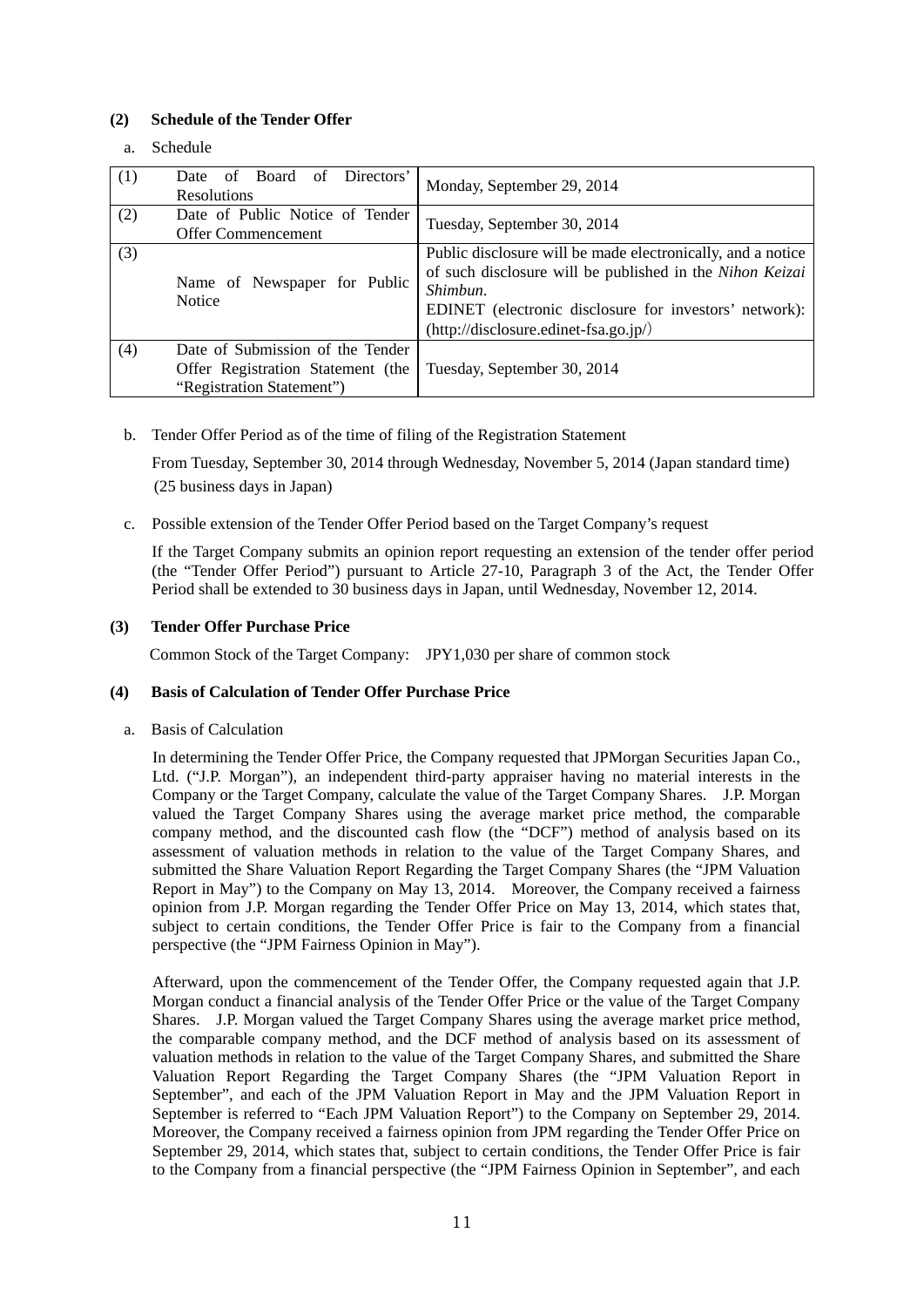of the JPM Fairness Opinion in May and the JPM Fairness Opinion in September is referred to "Each JPM Fairness Opinion"). Each JPM Valuation Report was prepared only for the purpose of providing information and support when the Company's board of directors considered the Tender Offer. J.P. Morgan did not recommend a specific tender offer price to the Company or its board of directors, nor did it suggest that any specific tender offer price constituted the only appropriate tender offer price for the Tender Offer.

According to the JPM Valuation Report in September, the valuation methods used, and the valuation ranges derived from these methods, expressed as the price per the Target Company Share, are as follows:

#### a) Average Market Price Method: between 744 yen and 815 yen

 With the average market price method based on public information, J.P. Morgan used May 12, 2014, as the base date, and the valuation was based on 802 yen, which is the closing share price on the base date, 815 yen, which is the simple average closing price for the past one (1) month, 786 yen, which is the simple average closing price for the last three (3) months, and 744 yen, which is the simple average closing price for the last six (6) months.

#### b) Comparable Company Method: between 779 yen and 1,130 yen

With the comparable company method, J.P. Morgan used September 26, 2014, as the base date, and valued the Target Company Shares by selecting listed companies that, while not totally comparable to the Target Company, are engaged in businesses that for purposes of analysis may be considered similar to the Target Company, based on the comparison of financial indicators such as market share price, growth rate, and profitability

#### c) DCF Method: between 946 yen and 1,255 yen

With the DCF method, J.P. Morgan's analysis was based on relevant factors such as the Target Company's business plans and financial forecasts, approved for J.P. Morgan's use by the Company, profit and investment projects in the Target Company's business plans, the results of interviews and due diligence on the Target Company, and other publicly available information. J.P. Morgan evaluated the share value by discounting the free cash flows that the Target Company is expected to generate in or after the fiscal year ending March 2015 by a range of discount rates to arrive at a range of present values. In addition, no significant increases or decreases in profit are anticipated in the Target Company's business plans and financial forecasts, on which the DCF analysis was based.

(Note) The following is supplemental explanation of the assumptions, matters considered, and the limitations on the review undertaken by J.P. Morgan in connection with Each JPM Fairness Opinion and the financial analyses of the Target Company's equity, which were the basis for the opinion.

In providing the opinion contained in Each JPM Fairness Opinion and conducting the financial analyses of the Target Company's equity, which were the basis for the opinion, J.P. Morgan has relied upon and assumed the accuracy and completeness of all information that was publicly available or was furnished to or discussed with J.P. Morgan by the Company and the Target Company or otherwise reviewed by or for J.P. Morgan, and J.P. Morgan has not independently verified (nor has J.P. Morgan assumed responsibility or liability for independently verifying) any such information or its accuracy or completeness. J.P. Morgan has not conducted or been provided with any valuation or appraisal of any assets or liabilities of the Company or the Target Company, nor has J.P. Morgan evaluated the solvency of the Company or the Target Company under any laws relating to bankruptcy, insolvency or similar matters. In relying on financial analyses and forecasts provided to J.P. Morgan or derived therefrom, J.P. Morgan has assumed that they have been reasonably prepared based on assumptions reflecting the best available estimates and judgments by management of the Company and the Target Company as of the date of Each JPM Fairness Opinion as to the expected future results of operations and financial condition of the Company and the Target Company to which such analyses or forecasts relate. J.P. Morgan expresses no view as to such analyses or forecasts or the assumptions on which they were based. J.P. Morgan has also assumed that the Tender Offer and the other transactions contemplated by the Agreement will have all of the consequences described in discussions with, and materials furnished to J.P. Morgan by, representatives of the Company, and will be consummated as described in the Agreement and, in relation to the JPM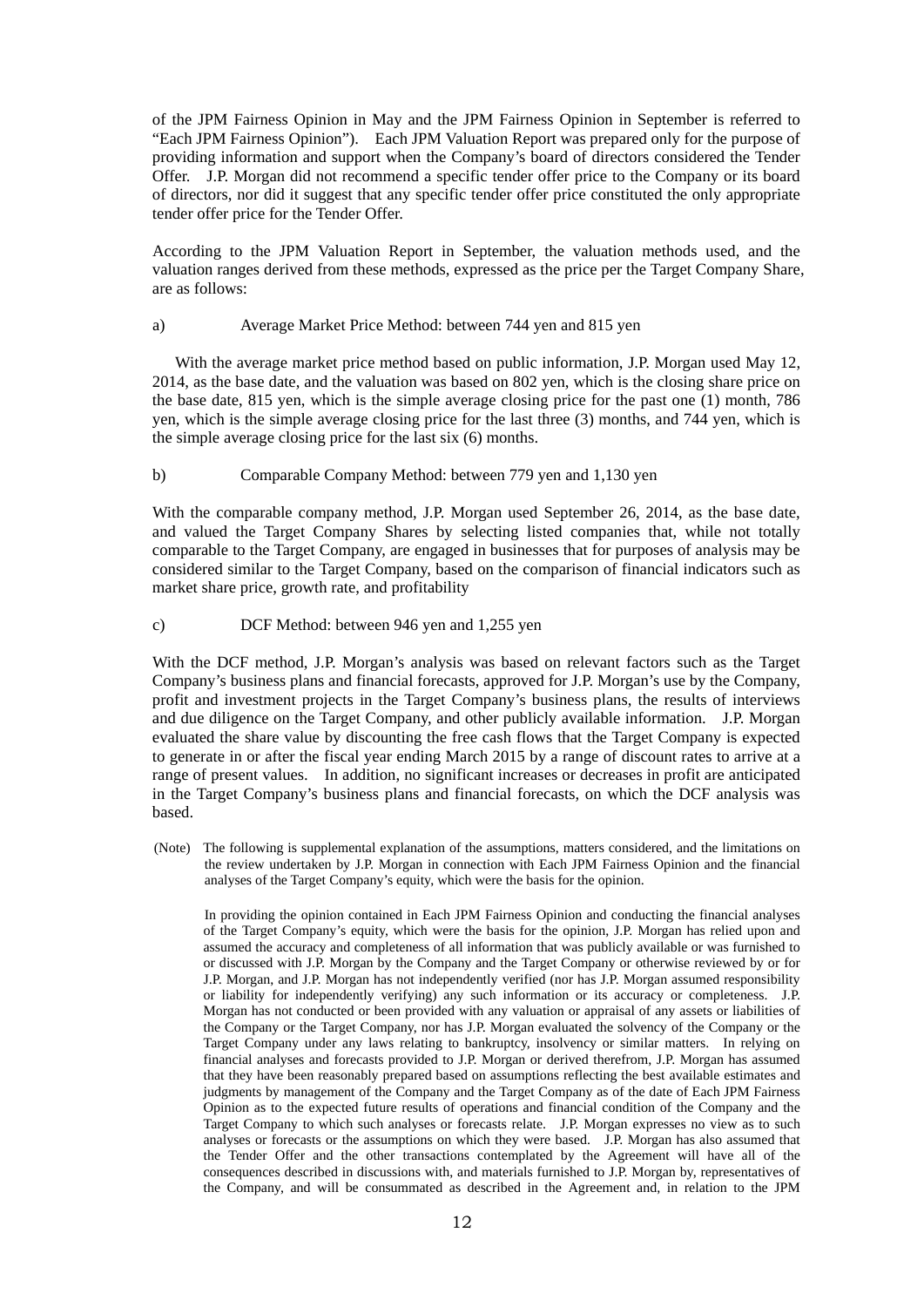Fairness Opinion in May, that the definitive version of the Agreement will not differ in any material respects from the draft thereof furnished to J.P. Morgan. J.P. Morgan has also assumed that the representations and warranties made by the Company and the Target Company in the Agreement are and will be true and correct in all respects material to J.P. Morgan's analysis, and that the Company will have no exposure under any indemnification obligations contained within the Agreement in any amount material to J.P. Morgan's analysis. J.P. Morgan is not a legal, regulatory, tax or accounting expert and has relied on the assessments made by advisors to the Company with respect to such issues. J.P. Morgan has further assumed that all material governmental, regulatory or other consents and approvals necessary for the consummation of the Tender Offer will be obtained without any adverse effect on the Company or the Target Company or on the contemplated benefits of the Tender Offer.

Each JPM Fairness Opinion and J.P. Morgan's financial analyses of the Target Company's equity, which were the basis for the opinion, are necessarily based on economic, market and other conditions as in effect on, and the information made available to J.P. Morgan as of the date of Each JPM Fairness Opinion. It should be understood that subsequent developments may affect such opinion and that J.P. Morgan does not have any obligation to update, revise, or reaffirm this opinion. Each JPM Fairness Opinion is limited to the fairness to the Company, from a financial point of view, of the tender offer price to be paid by the Company in the proposed Tender Offer and J.P. Morgan express no opinion as to the underlying decision by the Company to engage in the Tender Offer. Furthermore, neither Each JPM Fairness Opinion nor the financial analyses of the Target Company's equity, which are the basis for the opinion, intend to suggest any specific tender offer price to the Company or its board of directors or that any specific tender offer price constituted the only appropriate tender offer price for the Tender Offer.

J.P. Morgan has acted as financial advisor to the Company with respect to the proposed Tender Offer and will receive a fee from the Company for J.P. Morgan's services, a substantial portion of which will become payable only if the proposed Tender Offer is consummated. In addition, the Company has agreed to indemnify J.P. Morgan for certain liabilities arising out of J.P. Morgan's engagement. During the two years preceding the date of Each JPM Fairness Opinion, J.P. Morgan and its affiliates have had commercial or investment banking relationships with the Company and the Target Company for which J.P. Morgan and such affiliates have received customary compensation. Such services during such period have included acting in a financial advisory role to the Company regarding capital and business alliance with the Target Company in October 2013 and the acquisition of new shares of the Target Company via third party allotment in connection therewith, in addition to providing financial advisory services to the Company in connection with the Tender Offer. In the ordinary course of J.P. Morgan's businesses, J.P. Morgan and its affiliates may actively trade the debt and equity securities of the Company or the Target Company for J.P. Morgan's own account or for the accounts of customers and, accordingly, J.P. Morgan and its affiliates may at any time hold long or short positions in such securities.

The Tender Offer Price of 1,030 yen per share includes (a) a premium of 28.43% (which percentage is rounded to the nearest hundredth, the same applies the calculation of a premium below) on 802 yen, which is the closing price of the Target Company Shares quoted on the TSE on May 12, 2014, which is the business day immediately preceding the date of execution of the Agreement, (b) a premium of 26.38% on 815 yen, which is the simple average closing price of the Target Company Shares quoted for the past one (1) month period to May 12, 2014, (c) a premium of 31.04% on 786 yen, which is the simple average closing price of the Target Company Shares quoted for the last three (3) month period to May 12, 2014, and (d) a premium of 38.44% on 744 yen, which is the simple average closing price of the Target Company Shares quoted for the last six (6) month period to May 12, 2014.

The Tender Offer Price of 1,030 yen per share includes (a) a premium of 5.97% on 972 yen, which is the closing price of the Target Company Shares quoted on the TSE on September 26, 2014, which is the business day immediately preceding the announcement date of the Tender Offer, (b) a premium of 7.74% on 956 yen, which is the simple average closing price of the Target Company Shares quoted for the past one (1) month period to September 26, 2014, (c) a premium of 11.71% on 922 yen, which is the simple average closing price of the Target Company Shares quoted for the last three (3) month period to September 26, 2014, and (d) a premium of 16.25% on 886 yen, which is the simple average closing price of the Target Company Shares quoted for the last six (6) month period to September 26, 2014.

As announced in Target Company's press release, "Notice Regarding Issuance of New Shares and Disposition of Treasury Shares by Way of Third-Party Allotment, and Change of the Principal Shareholder", the Target Company issued 30,000,000 new shares and disposed of 15,096,000 treasury shares by way of third-party allotment to the Company (payment date: October 15, 2013;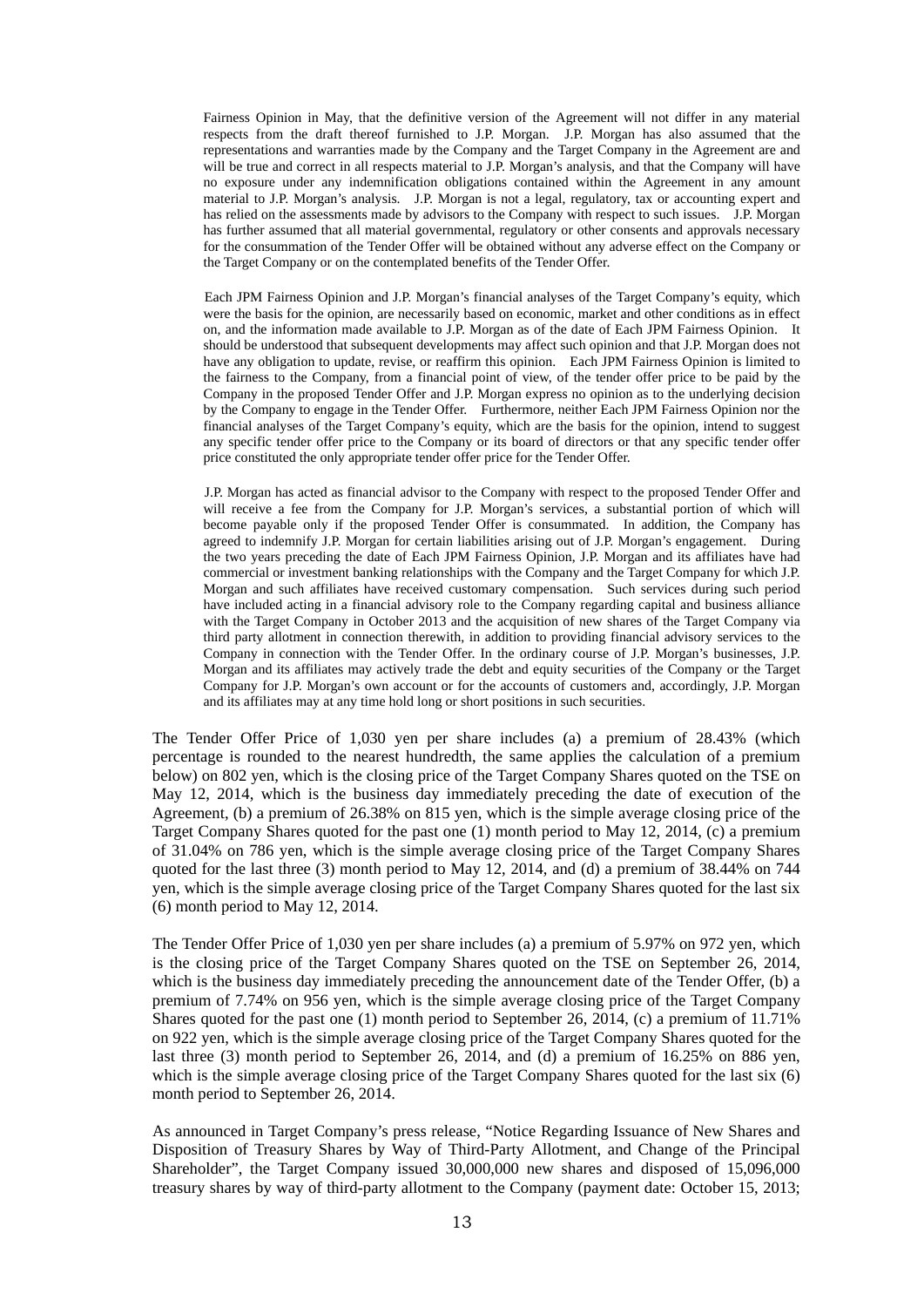issue price per share: 687 yen). According to the same press release, the Target Company determined the issue price of 687 yen, (i) based on the closing price of its common stock at the TSE on September 25, 2013, which is the business day immediately preceding the date on which the capital increase by third-party allotment was resolved at the board of directors' meeting of the Target Company, in accordance with the "Guidelines Concerning Handling of Allocation of New Shares to a Third Party" of the Japan Securities Dealers Association, and (ii) after taking into account the simple average of the closing price for the one-month period immediately before the resolution date of the said board of directors' meeting, the simple average of the closing price for the three-month period immediately before the said resolution date, and the simple average of the closing price for the six-month period immediately before the said resolution date.

There is a difference of 343 yen between the Tender Offer Price and the per share issue price of the third-party allotment. This difference is due to the facts (i) that the market price of the Target Company's common stock at the time of the May 2014 announcement of the Tender Offer which was used to determine the Tender Offer Price was higher than that which was used as a basis for determining the per share issue price of the third party allotment and (ii) that a certain premium was added to the Tender Offer Price in order to encourage the shareholders of the Target Company to tender their shares. Consideration of the JPM Valuation Report in September issued by J.P. Morgan and other various elements referred to in "Background of Calculation" below have also affected the determination of the Tender Offer Price and are reasons for the abovementioned difference.

In addition, the Company has acquired certain number of the Target Company Shares on several occasions through market transactions before and after such third-party allotment. The price per share for such acquisition ranges from 630 yen to 689 yen. There is a difference of 400 yen at the maximum between the Tender Offer Price and the per share issue price of such acquisition through market transactions. This difference is also due to the facts (i) that the market price of the Target Company's common stock at the time of the May 2014 announcement of the Tender Offer which was used to determine the Tender Offer Price was higher than the market price at the time of such acquisition through market transactions by the Company and (ii) that a certain premium was added to the Tender Offer Price in order to encourage the shareholders of the Target Company to tender their shares. Consideration of the JPM Valuation Report in September issued by J.P. Morgan and other various elements referred to in "Background of Calculation" below have also affected the determination of the Tender Offer Price and are reasons for the abovementioned difference.

#### b. Background of Calculation

(Background of the determination of the Tender Offer Price)

The Company, Mitsubishi Chemical's parent company, deeply understands the effectiveness of the Target Company's business strategies, and the potential for improvement in the Target Company. The Company and the Target Company therefore believed that they would be able to further expand their business opportunities by causing the Target Company to establish a broad alliance relationship with the respective companies of the Company Group. As announced in the press release, "Notice Regarding the Capital and Business Alliance between Taiyo Nippon Sanso Corporation and Mitsubishi Chemical Holdings Corporation" dated September 26, 2013, the Companies thus agreed to create a business alliance relationship and executed a capital and business alliance agreement. As announced in the Target Company's press release, "Notice Regarding Issuance of New Shares and Disposition of Treasury Shares by Way of Third-Party Allotment, and Change of the Principal Shareholder" dated September 26, 2013, for the purpose of making the business alliance even stronger to generate a synergistic effect, and also meeting its financial needs concerning future business development, including capital investment, the Target Company has issued new shares and disposed of treasury shares by way of third-party allotment (collectively, the "Capital Increase by Third-Party Allotment") to the Company. As a result, as of today, the Company holds 116,797,870 the Target Company Shares (Share Holding Ratio: 26.97%), including those held indirectly through Mitsubishi Chemical.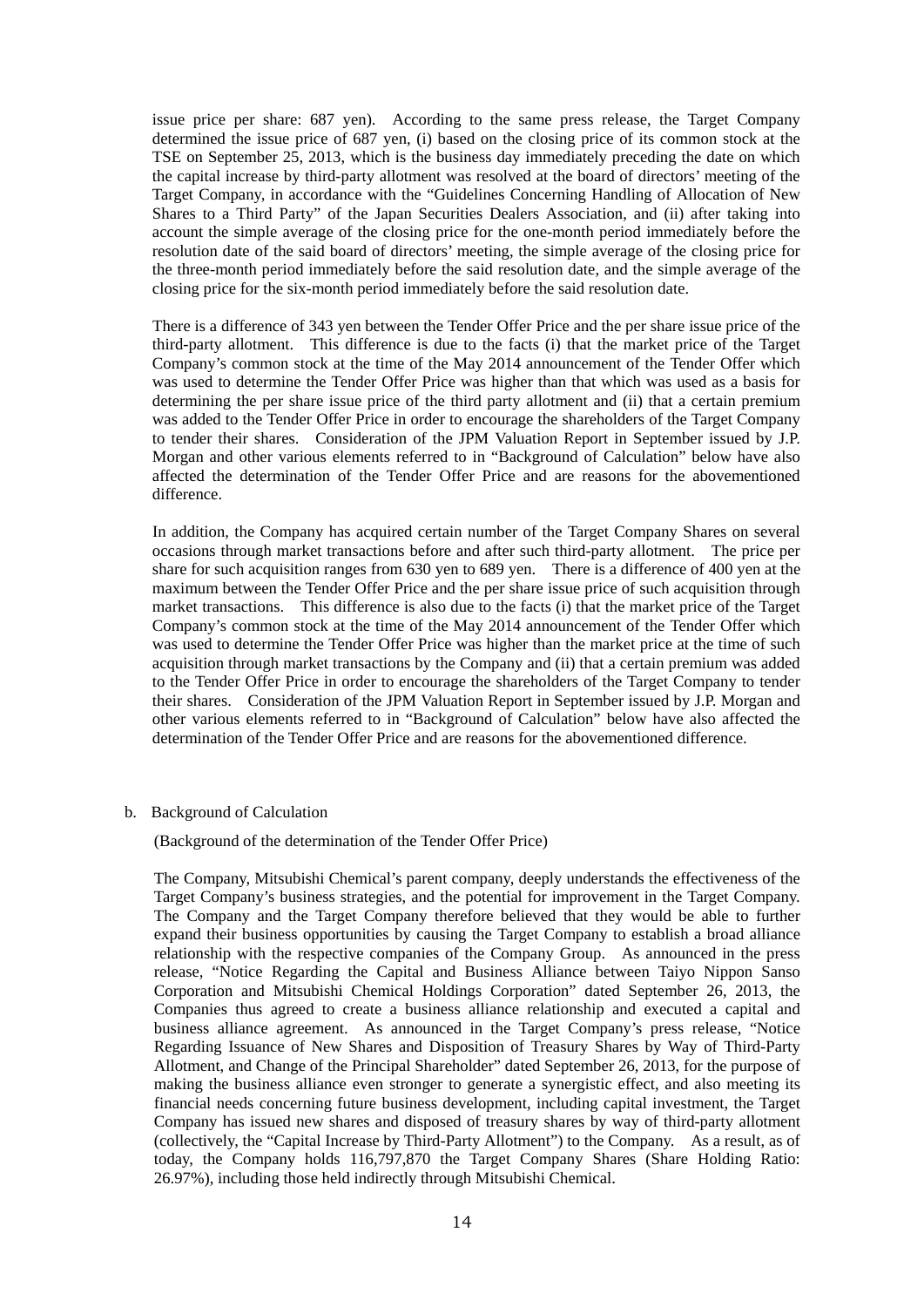Afterward, based on the execution of the capital and business alliance agreement and the implementation of the third-party allotment by the Target Company, the Companies discussed and evaluated, among other things, as to the agreed-upon business alliance areas, the terms and conditions as well as the timing of implementation, and as to other areas, potential business alliances or business development. These discussions and evaluations were for the purpose of maximizing synergies between both corporate groups. In this process, the Company and the Target Company shared a common understanding that it is essential to further strengthen the foundation of their businesses in order to respond to changes in the global competitive environment, and for that purpose, it is necessary to create further business synergies through both Companies' cooperation as members of the same corporate group based on an enhanced capital relationship and through effective use of management resources of both Companies. In order to achieve this goal, on May 13, 2014, the Companies agreed to strengthen the capital relationship and business alliance between both Companies through the Tender Offer. Therefore, the Company determined to commence the Tender Offer Price based on the following calculation.

(a) Name of third party that provided an opinion regarding the calculation

In determining the Tender Offer Price, the Company referred to the JPM Valuation Report in September submitted by J.P. Morgan. J.P. Morgan, a financial advisor of the Company, is not a related party of the Company or the Target Company and does not have any material interests with respect to the Tender Offer that should be described in this document.

(b) Summary of opinion

According to the JPM Valuation Report in September, the ranges of the value per Share of Target Company, calculated in accordance with the adopted methods, are as follows:

| Average market price method:          | from 744 yen to 815 yen;         |
|---------------------------------------|----------------------------------|
| Comparable company comparison method: | from 779 yen to $1,130$ yen; and |
| DCF method:                           | from 946 yen to $1,255$ yen.     |

(c) Background of the determination of the Tender Offer Price based on the opinion

The Company referred to the valuation results in JPM Valuation Report in May and the results etc. in due diligence of the Target Company conducted by the Company, and the Companies agreed the Tender Offer Price to be 1,030 yen per share and entered into the Agreement based on the resolution at the board of directors meeting held at each of the Companies on May 13, 2014, after the prudent negotiations and discussions between the Companies by considering financial and business conditions of the Target Company and the Company, assets, the standard of premium granted to determine the price for a tender offer etc. in the similar cases in the past where a tender offer was conducted by other than the issuer, whether or not the board of directors of the Target Company would support the Tender Offer, the stock market price of the Target Company Shares during the period from the commencement of the negotiations and discussions through until the announcement of this deal, prospects of the shareholders' tenders for the Tender Offer, the future prospects of the domestic and overseas business of the Target Company, including the business forecast of the Target Company, and other factors. Thereafter, the Company referred to the valuation results in JPM Valuation Report in September upon the comment of the Tender Offer and the Company finally determined the Tender Offer Price to be 1,030 yen per share by a written resolution dated on September 29, 2014 in place of a resolution at the board of directors.

(Note) As for the supplemental explanation of the assumptions, matters considered, and the limitations on the review undertaken by J.P. Morgan in connection with Each JPM Fairness Opinion and the financial analyses of the Target Company's equity, which were the basis for the opinion, please see please see "a. Basis of Calculation" in "(4) Basis of Calculation of Tender Offer Purchase Price" of "2. Description of Tender Offer" above.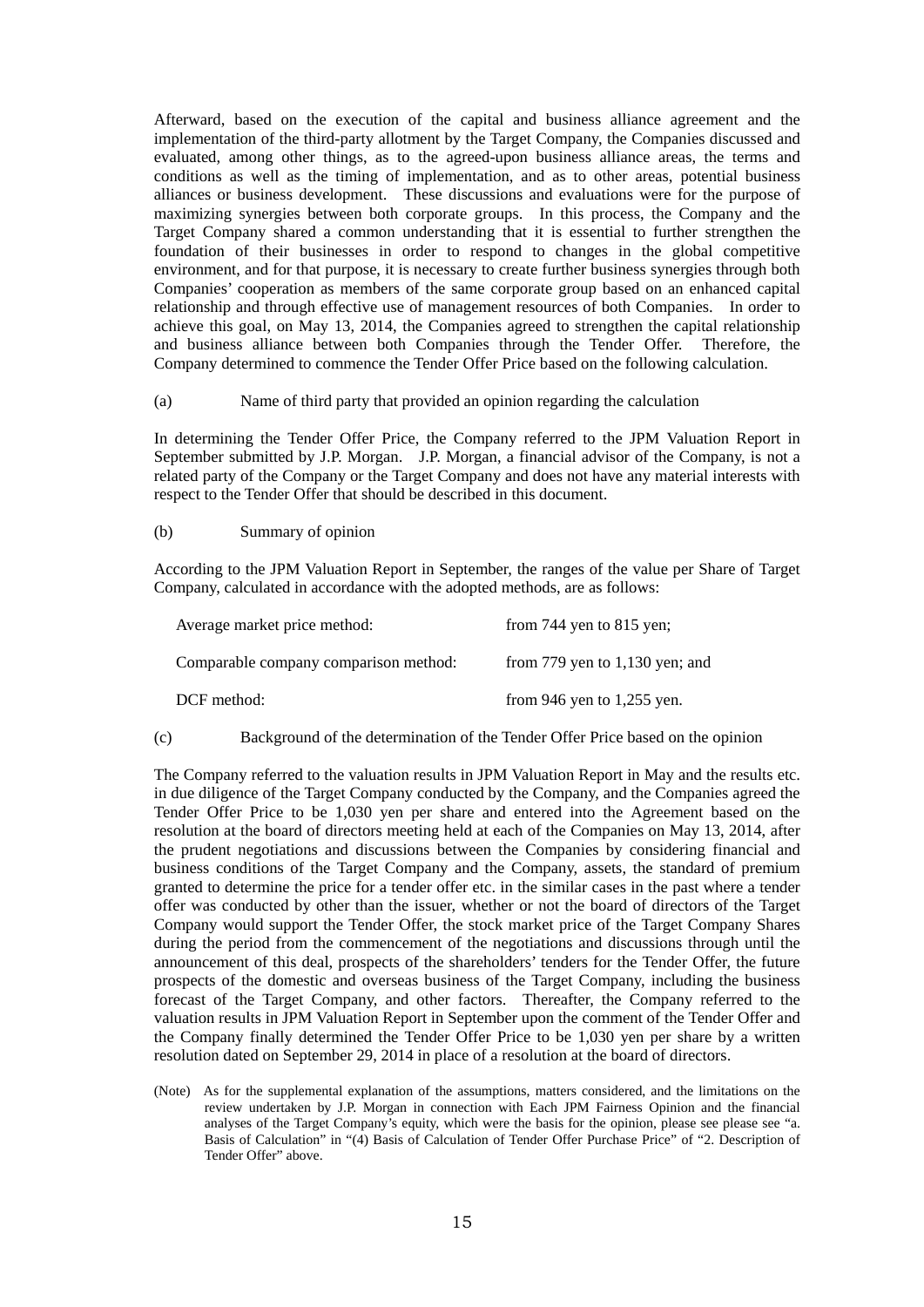## c. Relationship with Appraisers

J.P. Morgan is not a related party of the Company or the Target Company and does not have any material interest in the Tender Offer.

# **(5) Number of Shares to be Purchased in the Tender Offer**

| Number of shares intended to | Minimum number of shares | Maximum number of shares intended |
|------------------------------|--------------------------|-----------------------------------|
| be purchased                 | intended to be purchased | to be purchased                   |
| 104.079.476                  | 99,748,549               | 104,079,476                       |

- (Note 1) If the total number of shares tendered is less than the number indicated above in "Minimum number of shares intended to be purchased" (99,748,549 shares), none of the tendered shares will be purchased by the Tender Offeror. If the total number of shares tendered exceeds the number indicated in "Maximum number of shares intended to be purchased" (104,079,476 shares), all or part of shares exceeding such number shall not be purchased. In such event, delivery or other settlement of the purchased share certificates, etc. shall be conducted on a pro rata basis as set forth in Article 27-13, Clause 5 of the Act and Article 32 of the TOB Order.
- (Note 2) Shares constituting less than a whole unit and cross-held shares will also be subject to purchase through the Tender Offer. The Target Company may purchase its own shares in accordance with legal procedures during the Tender Offer Period from any shareholder who exercises the right under the Company Law to require the Target Company to purchase shares constituting less than a whole unit.
- (Note 3) The Company does not intend to acquire treasury shares held by the Target Company (92,915 shares) through the Tender Offer.

# **(6) Changes in Ownership Percentage of Shares after the Tender Offer**

| Number of Voting Rights Represented by<br>Shares Owned by the Tender Offeror prior to<br>the Tender Offer               | 55,850 units  | (Ownership Percentage of Shares)<br>prior to the Tender Offer: 12.90%) |
|-------------------------------------------------------------------------------------------------------------------------|---------------|------------------------------------------------------------------------|
| Number of Voting Rights Represented by<br><b>Shares Owned by Specially Related Parties</b><br>prior to the Tender Offer | 61,819 units  | (Ownership Percentage of Shares)<br>prior to the Tender Offer: 14.28%) |
| Number of Voting Rights Represented by<br>Shares Owned by the Tender Offeror after<br>the Tender Offer                  | 159,929 units | (Ownership Percentage of Shares after)<br>the Tender Offer: 36.93%)    |
| Number of Voting Rights Represented by<br><b>Shares Owned by Specially Related Parties</b><br>after the Tender Offer    | 61,819 units  | (Ownership Percentage of Shares after)<br>the Tender Offer: 14.28%)    |
| Total Number of Voting Rights of<br>Shareholders and Other Parties of the Target<br>Company                             | 428,553 units |                                                                        |

<sup>(</sup>Note 1) The "Number of Voting Rights Represented by Shares Owned by Specially Related Parties prior to the Tender Offer" and "Number of Voting Rights Represented by Shares Owned by Specially Related Parties after the Tender Offer" represents the total number of voting rights (described on the assumption that 1 unit is 1,000 shares) with respect to the number of shares held by each specially related party (excluding the parties that are excluded from the Specially Related Parties pursuant to Article 3, Paragraph 2, Item 1 of the TOB Order in the calculation of the ownership ratio prescribed in each Item of Article 27-2, Paragraph 1 of the Act); provided, however, the treasury shares held by the Target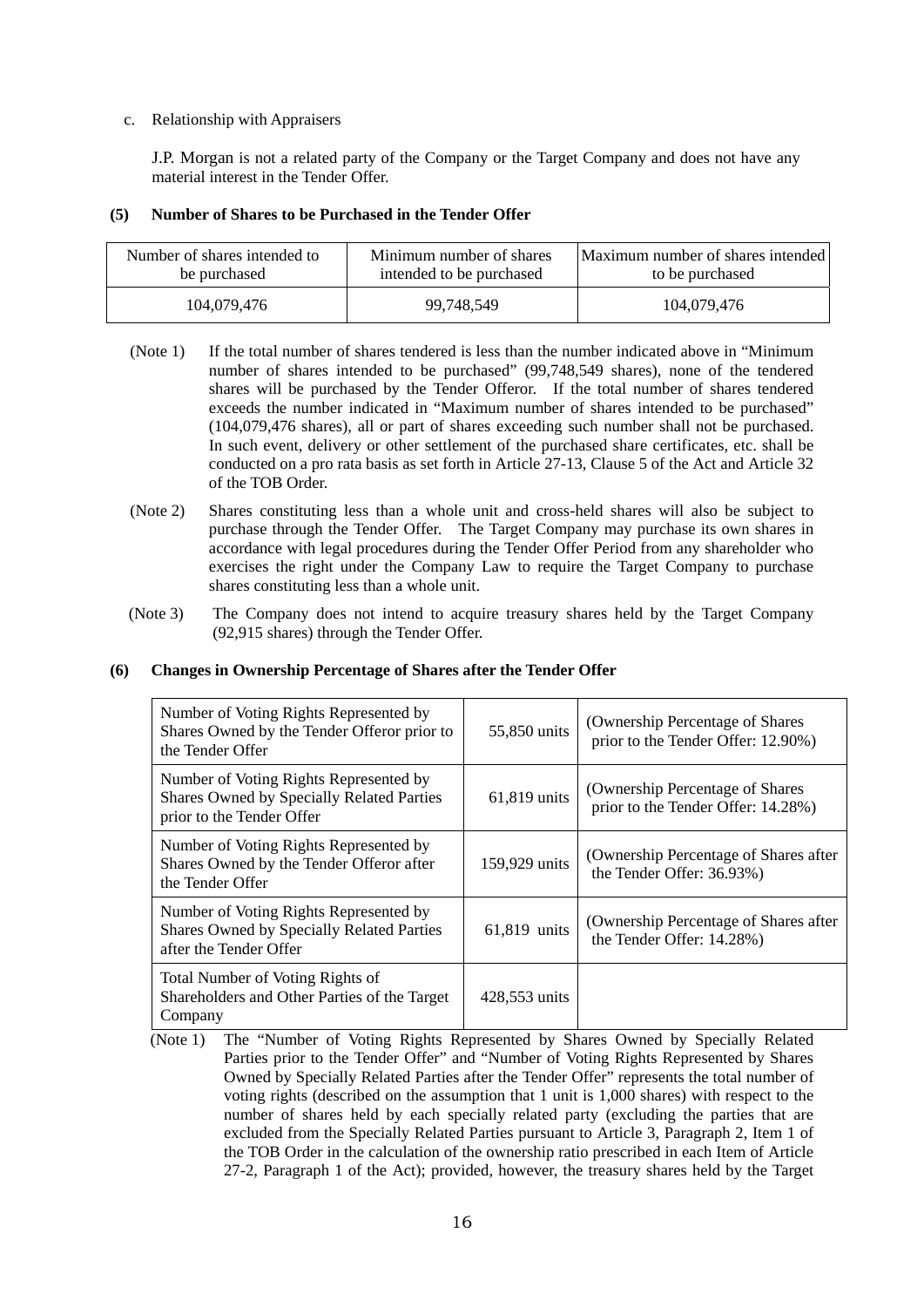Company are excluded.

- (Note 2) The "Number of Voting Rights Represented by Shares Owned by the Tender Offeror after the Tender Offer" is the sum of the number of voting rights (104,079 units) represented by shares to be purchased by the Tender Offeror (104,079,476 shares) and the "Number of Voting Rights Represented by Shares Owned by the Tender Offeror prior to the Tender Offer" (55,850 units).
- (Note 3) The "Total Number of Voting Rights of Shareholders and Other Parties of the Target Company" represents the total number of voting rights of all shareholders of the Target Company as of June 30, 2014, as described in the Target Company's Business Period First Quarterly Report (described on the assumption that 1 unit is 1,000 shares). However, because shares constituting less than a whole unit and cross-held shares are also subject to the Tender Offer, for the purpose of calculating the "Ownership Percentage of Shares prior to the Tender Offer" and the "Ownership Percentage of Shares after the Tender Offer", the "Total Number of Voting Rights of Shareholders and Other Parties of the Target Company" used in the calculation was 433,048 units. This number was calculated by adding the number of voting rights corresponding to the shares constituting less than a whole unit and cross-held shares (4,495 units being the number of voting rights corresponding to the 4,495,822 shares which was calculated by adding 853,000 cross-held shares as of June 30, 2014 (excluding 259 shares constituting less than a whole unit) to the number calculated by deducting 15 treasury shares constituting less than a whole unit as of June 30, 2014 from 3,642,837 shares constituting less than a whole unit as of June 30, 2014 described in the Target Company's Business Period First Quarterly Report), to the "Total Number of Voting Rights of Shareholders and Other Parties of the Target Company".
- (Note 4) Because the shares held by specially related parties (excluding shares (i.e., 60,947,870 shares) held by Mitsubishi Chemical that will not be tendered for the Tender Offer) are also subject to the Tender Offer, the Company will purchase all or part of the shares held by specially related parties, if such shares are tendered. If such purchase is made, the "Number of Voting Rights Represented by Shares Owned by Specially Related Parties after the Tender Offer" mentioned above shall be less than 61,819 units.
- (Note 5) The "Ownership Percentage of Shares prior to the Tender Offer" and the "Ownership Percentage of Shares after the Tender Offer" are rounded to the nearest hundredth of a percent.

# **(7) Aggregate Tender Offer Price**

JPY107,201,860,280

 (Note ) The Aggregate Tender Offer Price is calculated by multiplying the number of shares intended to be purchased (104,079,476 shares) by the Purchase Price per share (JPY1,030).

#### **(8) Method of Settlement**

a. Name and Address of the Head Office of the Financial Instrument Firm in Charge of Settlement

Mitsubishi UFJ Morgan Stanley Securities Co., Ltd. 5-2, Marunouchi 2-chome, Chiyoda-ku, Tokyo

kabu.com Securities Co., Ltd. (the Sub-Agent) 3-2, Otemachi 1-chome, Chiyoda-ku, Tokyo

b. Settlement Commencement Date

November 12, 2014 (Wednesday)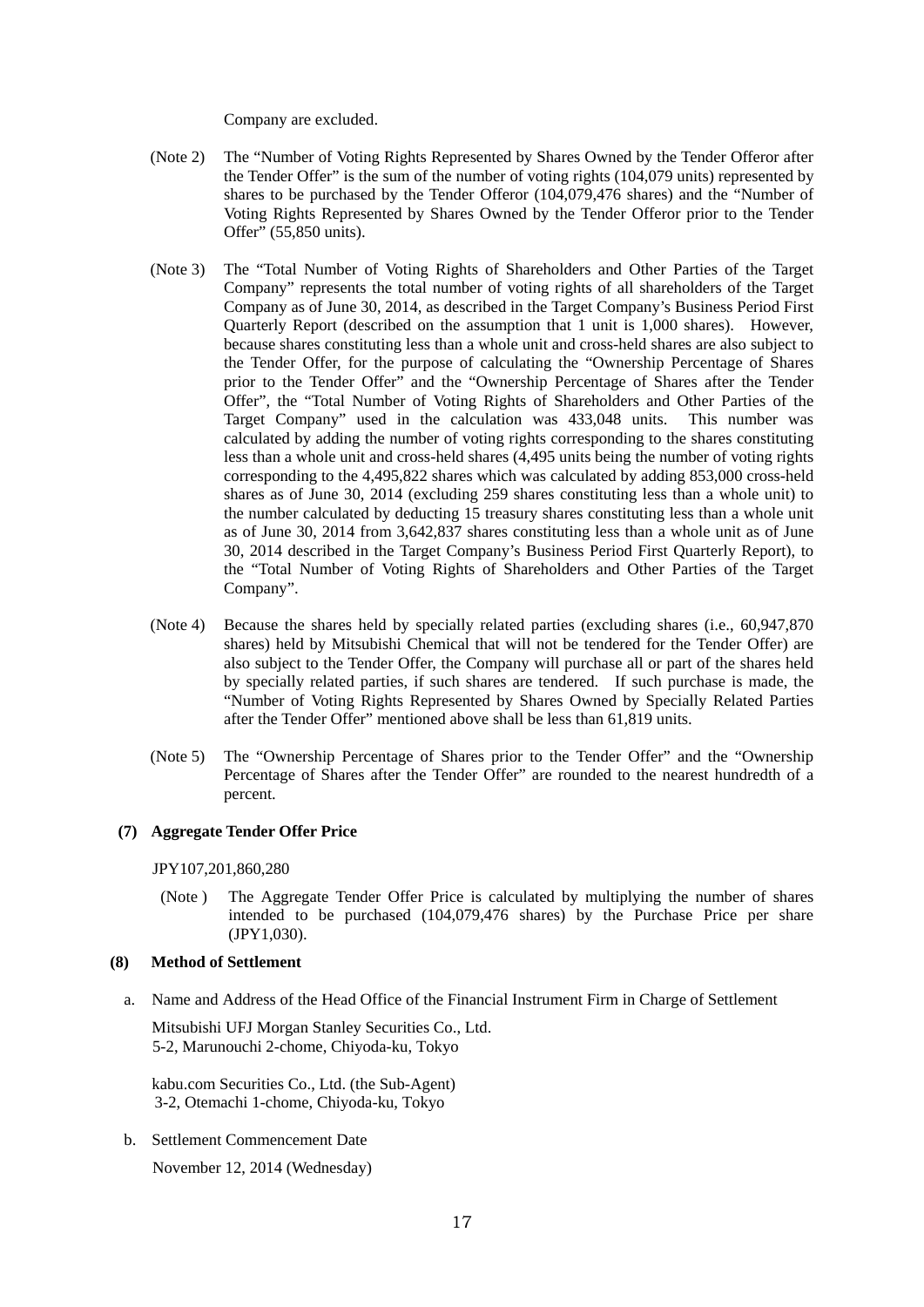- (Note) If the Target Company submits an opinion report requesting an extension of the Tender Offer Period pursuant to Article 27-10, Paragraph 3 of the Act, the settlement commencement date shall be November 19, 2014 (Wednesday).
- c. Method of Settlement

A notice of purchase will be mailed to the address of each Tendering Shareholder (or the standing proxy in the case of Foreign Shareholders) promptly after the end of the Tender Offer Period. In addition, Delivery of such notice by the Sub-Agent will be made via the electromagnetic method by displaying it at the website after logging in.

Payment of the purchase price will be made in cash. The Tender Offer Agent will, in accordance with the instructions of the Tendering Shareholders (or the standing proxy in the case of Foreign Shareholders), remit the purchase price promptly after the commencement date of settlement to the account designated by the Tendering Shareholder (or the standing proxy in the case of Foreign Shareholders).

d. Method of Returning Shares

If all or part of the shares tendered are not purchased in accordance with the terms described in "a. Conditions set forth in each Item of Article 27-13, Paragraph 4 of the Act" and "b. Conditions of Withdrawal, etc. of Tender Offer, Details thereof and Method of Disclosure of Withdrawal" under "(9) Other Conditions and Methods of Purchase, etc.", the tendered shares will be returned to the Tendering Shareholders by restoring the record of such shares to the original record as of immediately before the shares have been tendered, promptly after the settlement date.

## **(9) Other Conditions and Methods of Purchase, etc.**

a. Conditions set forth in each Item of Article 27-13, Paragraph 4 of the Act

If the total number of shares tendered is less than the minimum number of shares intended to be purchased (99,748,549 shares), none of the tendered shares will be purchased by the Tender Offeror. If the total number of shares tendered exceeds the maximum number of shares intended to be purchased (104,079,476 shares), all or part of shares exceeding such number shall not be purchased. In such event, delivery or other settlement of the purchased share certificates, etc. shall be conducted on a pro rata basis as set forth in Article 27-13, Clause 5 of the Act and Article 32 of the TOB Order. If the total number of shares tendered includes the shares constituting less than a whole unit (1,000 shares), the maximum numbers of shares to be purchased calculated on a pro rata basis is the number of each shares tendered.

If the total number of the shares to be purchased from each Tendering Shareholder calculated by rounding off the number of shares that are less than one unit share resulting from a calculation on a pro rata basis does not reach the maximum numbers of shares to be purchased, until the total number of the shares to be purchased is the maximum numbers of shares to be purchased or more, one unit share certificates etc. tendered per each Tendering Shareholders (until the number of shares tendered, in the case that if the total number of the shares to be purchased exceeds the maximum numbers of shares to be purchased or more, one unit share certificates etc.) shall be purchased in the order from the Tendering Shareholders with the largest rounded-off portion; provided, however, that if exceeding this method of purchasing from all Tendering Shareholders having equal rounded-off portions results in exceeding the maximum numbers of shares to be purchased, to an extent not less than the maximum numbers of shares to be purchased, shareholders, etc. from whom purchases will be made will be decided by a random drawing from among such Tendering Shareholders

If the total number of the shares to be purchased from each Tendering Shareholder calculated by rounding off the number of shares that are less than one unit share resulting from a calculation on a prorate basis exceeds the maximum numbers of shares to be purchased, until the total number of the shares to be purchased is not less than the maximum numbers of shares to be purchased, one unit share tendered per each Tendering Shareholders (the total number of shares constituting less than a whole unit, in the case that the total number of the shares to be purchased by calculated on a pro rata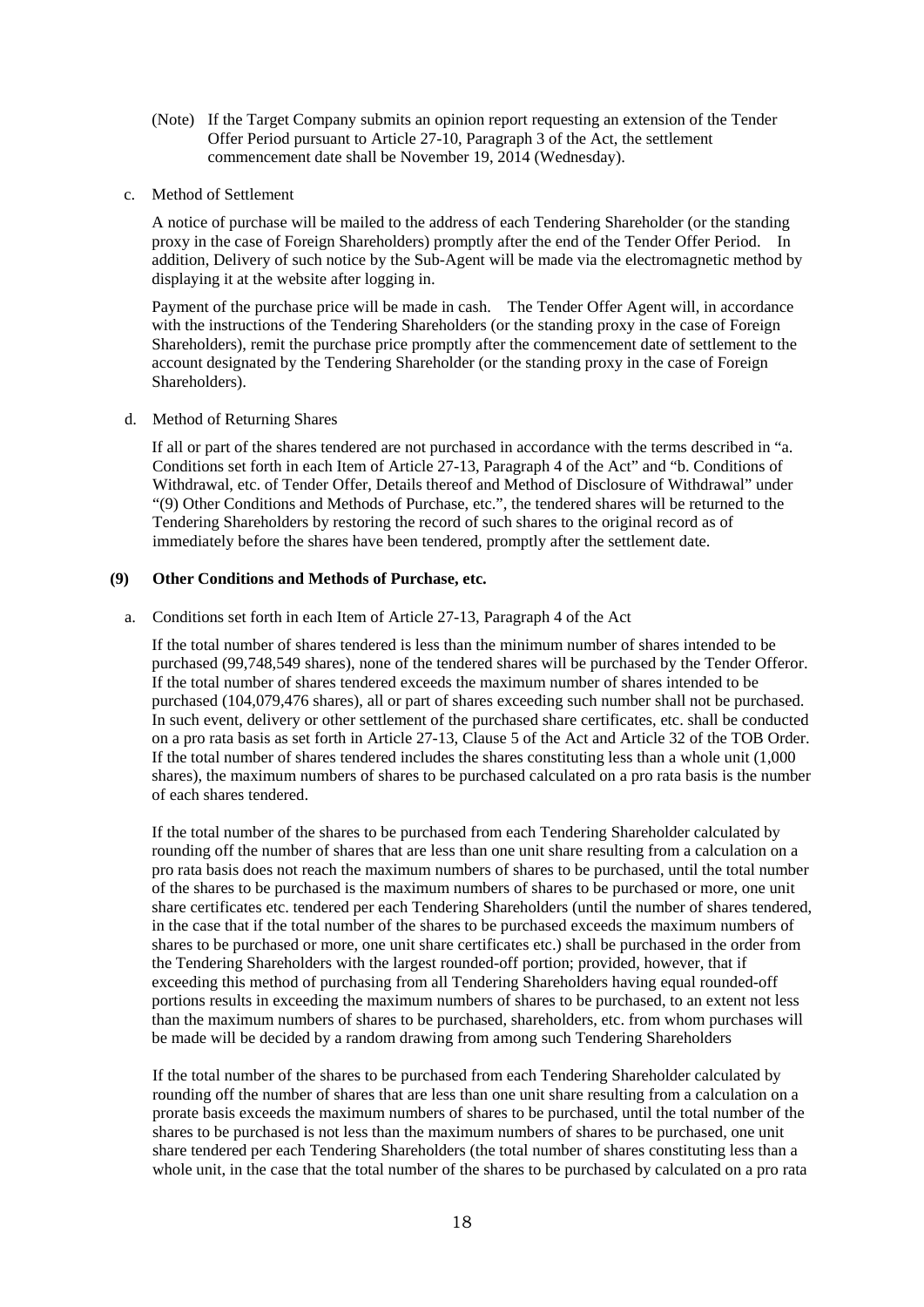basis include in the shares constituting less than a whole unit) shall be reduced in the order from the Tendering Shareholders with the largest rounded-up portion; provided, however, that if the total number of the shares to be purchased is less than the maximum numbers of shares to be purchased by using this method to reduce the number of shares to be purchased from all Tendering Shareholders having equal rounded-up portions, to an extent not less than the maximum numbers of shares to be purchased, shareholders, etc. whose number of shares to be purchased will be reduced will be decided by a random drawing from among such shareholders, etc.

b. Conditions of Withdrawal, etc. of Tender Offer, Details thereof and Method of Disclosure of Withdrawal

Upon the occurrence of any event listed in Article 14, Paragraph 1, Items 1.1 through 1.9 and Items 1.12 through 1.18, Item 2, Items 3.1 through 3.8 and 3.10, as well as Article 14, Paragraph 2, Items 3 through 6 of the the Financial Instruments and Exchange Act Enforcement Order (Cabinet Order No. 321 of 1965, as amended; the "Enforcement Order"), the Tender Offer may be withdrawn.

In the Tender Offer, "matters equivalent to the matters listed in Items 1.1 through 1.9" in Article 14, Paragraph 1, Item 3.10 of the Enforcement Order means the case where it is found that there is a false statement regarding, or an omission of, a material matter to be stated, in the statutory disclosure documents which the Target Company submitted in the past.

Should the Tender Offeror intend to withdraw the Tender Offer, it will give notice through electronic disclosure as well as in the *Nihon Keizai Shimbun*; provided, that if it is deemed difficult to give such notice within the Tender Offer Period, the Tender Offeror will make an official announcement pursuant to Article 20 of the TOB Order and forthwith give public notice.

c. Conditions of Reduction of Purchase Price, etc., Details thereof and Method of Disclosure of Reduction, etc.

Pursuant to Article 27-6, Paragraph 1, Section 1 of the Act, if the Target Company takes any action enumerated in Article 13, Paragraph 1 of the Enforcement Order during the Tender Offer Period, the Tender Offeror may reduce the Tender Offer Price of the Tender Offer pursuant to standards set forth in Article 19, Paragraph 1, of the TOB Order. Should the Tender Offeror intend to reduce the per share Tender Offer Price to be paid in the Tender Offer, it will give notice through electronic disclosure and give notice of such disclosure in the *Nihon Keizai Shimbun*; provided, however, that if it is deemed difficult to give such notice within the Tender Offer Period, the Tender Offeror will make an official announcement pursuant to Article 20 of the TOB Order and forthwith give notice. If the Tender Offer Price is reduced, the Tender Offeror will purchase any shares tendered prior to the announcement of such reduction at the amended Tender Offer Price.

d. Matters Concerning Tendering Shareholders' Right of Cancellation of Application

A Tendering Shareholder may cancel an application for the Tender Offer at any time during the Tender Offer Period. Tendering Shareholders may, at any time during the Tender Offer Period, cancel an application for the Tender Offer. In the event of such cancellation, the Tendering Shareholders must deliver or mail a written request to cancel the application for the Tender Offer (the "Written Request for Cancellation"), with the Receipt of Application for the Tender Offer enclosed, to the head office or any branch offices in Japan of the Tender Offer Agent by 4:00 p.m. on the last day of the Tender Offer Period. Cancellation of application shall become effective when the Written Request for Cancellation is delivered to or received by the Tender Offer Agent defined below. If by mail, the cancellation of the acceptance of the Tender Offer will not be effective unless the Written Request for Cancellation is received by the Tender Offer Agent by 4:00 p.m. on the last day of the Tender Offer Period. In the event of the cancellation of application tendered through kabu.com Securities Co., Ltd., as the Sub-Agent, Tendering Shareholders must follow the procedures for the cancellation of application by 4:00 p.m. on the last day of the Tender Offer Period through the website after logging in the way described in "Share Tender Offer (TOB)" (http://kabu.com/item/tob/) at its website (http://kabu.com/).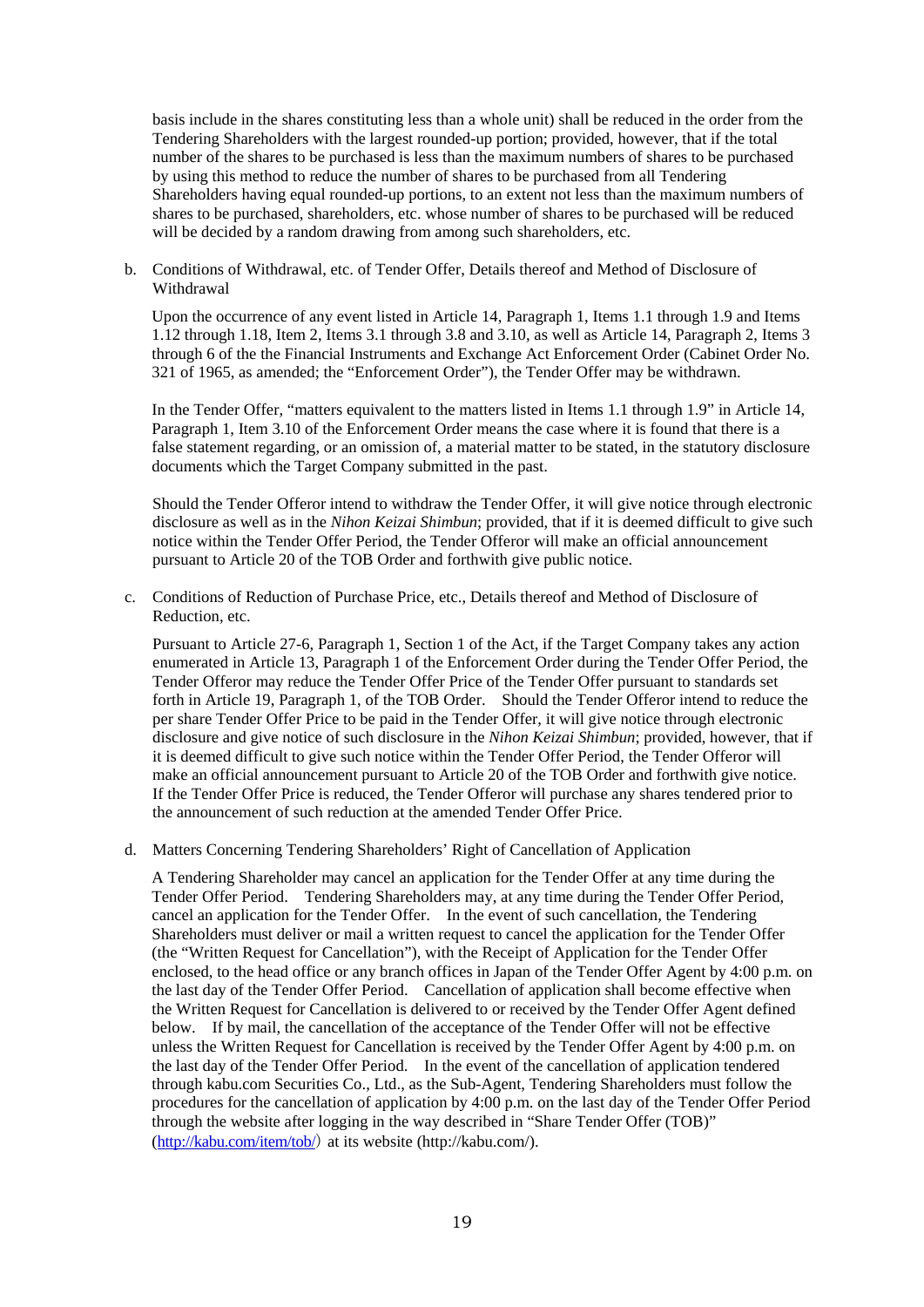Entities authorized to receive the Written Request for Cancellation:

Mitsubishi UFJ Morgan Stanley Securities Co., Ltd. 5-2, Marunouchi 2-chome, Chiyoda-ku, Tokyo (and other branch offices of Mitsubishi UFJ Morgan Stanley Securities Co., Ltd. in Japan)

No compensation for damages or penalty payment will be demanded of any Tendering Shareholder by the Tender Offeror in the event that the application by the Tendering Shareholder is canceled. The cost of returning the shares held in custody by the Tender Offeror will be borne by the Tender **Offeror** 

e. Method of Disclosure if the Conditions or other Terms of Tender Offer are Changed

Except where such change is prohibited pursuant to each item of Paragraph 1 of Article 27-6 of the Act and Article 13 of the Enforcement Order, the Tender Offeror may change the terms or conditions of the Tender Offer during the Tender Offer Period.

Should any terms or conditions of the Tender Offer be changed, the Tender Offeror will give public notice thereof through electronic disclosure and give notice of such disclosure in the *Nihon Keizai Shimbun*; provided, however, that if it is deemed difficult to make such notice within the Tender Offer Period, the Tender Offeror will make an official announcement in accordance with Article 20 of the TOB Order, and forthwith give public notice. The purchase of the shares and other securities tendered prior to such public notice will also be made in accordance with the terms and conditions as changed.

f. Method of Disclosure if Amendment to Registration Statement is Submitted

If the Tender Offeror submits an amendment to the Registration Statement to the Director-General of the Kanto Local Finance Bureau (except in circumstances provided for under the proviso in Article 27-8, Paragraph 11 of the Act), the Tender Offeror will promptly make an official announcement of the contents of such amended statement to the extent relevant to the contents of the public notice of the Tender Offer, pursuant to Article 20 of the TOB Order. The Tender Offeror will also promptly amend this Statement and provide an amended Statement to the Tendering Shareholders who have received the original Statement. If the amendments are limited in extent, however, the Tender Offeror may, instead of providing an amended Statement, prepare and deliver a document stating the reason for the amendments, the matters amended and the details thereof to the Tendering Shareholders.

g. Method of Disclosure of Results of Tender Offer

The Tender Offeror will announce the results of the Tender Offer in accordance with methods stipulated in Article 9-4 of the Enforcement Order and Article 30-2 of the TOB Order on the day following the last day of the Tender Offer Period.

# **(10) Date of Public Notification**

Tuesday, September 30, 2014

#### **(11) Tender Offer Agent**

Mitsubishi UFJ Morgan Stanley Securities Co., Ltd. 5-2, Marunouchi 2-chome, Chiyoda-ku, Tokyo

To delegate a part of its duties, the tender offer agent has appointed the following company as a sub-agent (Sub-Agent):

kabu.com Securities Co., Ltd. 3-2, Otemachi 1-chome, Chiyoda-ku, Tokyo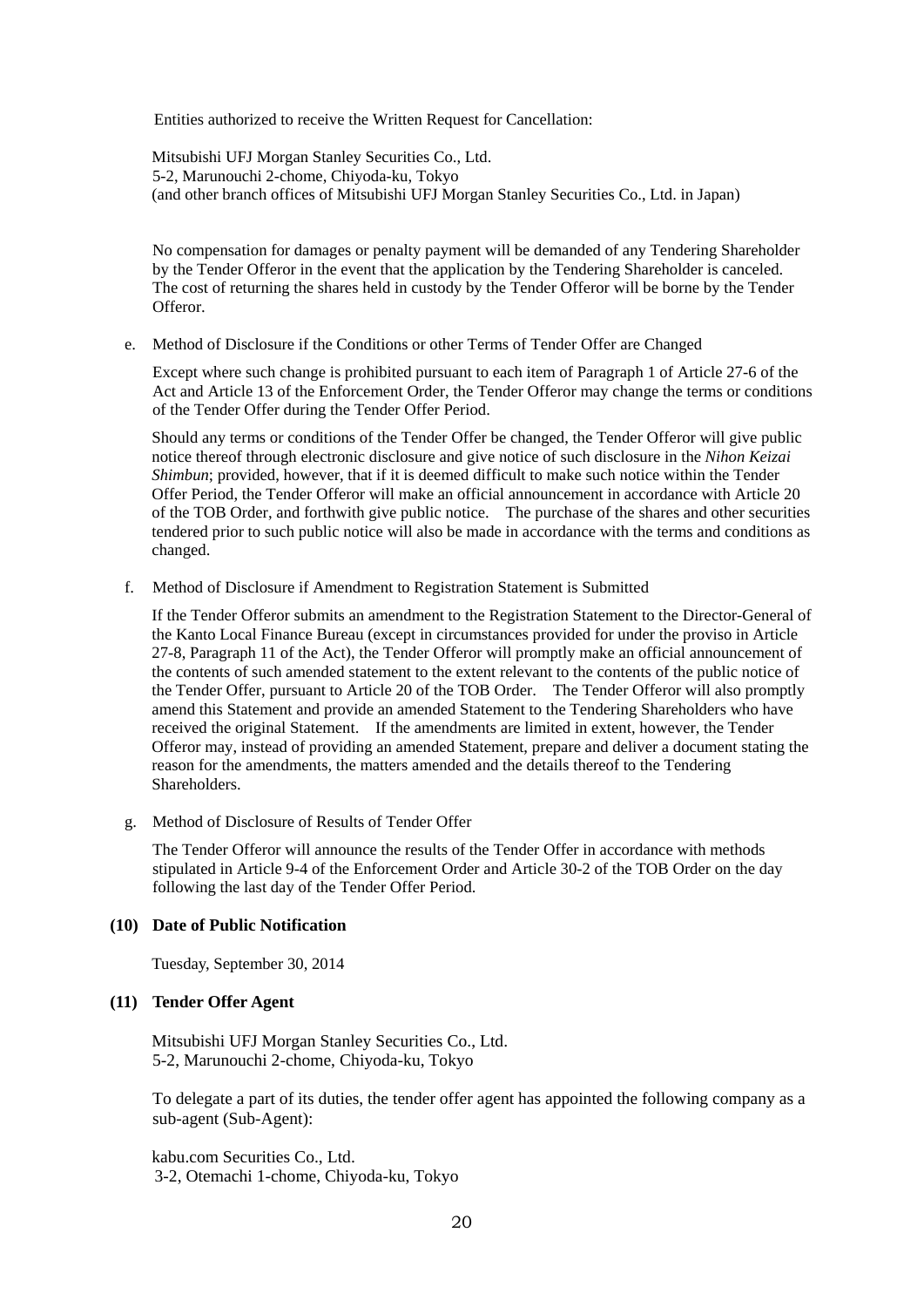## **3. Policies following the Tender Offer and Outlook**

Please refer to "1. Purpose of the Tender Offer", "(2) Background and Reason for the Tender Offer, and Management Policy after the Tender Offer", "(6) Plans to Acquire Additional Shares following the Tender Offer", and "(7) Prospects of Delisting and Reasons therefor" for information pertaining to policies following the Tender Offer.

# **4. Other**

#### **(1) Agreements between Tender Offeror and Target Company or its Directors and Officers, and Contents Thereof**

a. Expression of the Opinion Supporting the Tender Offer

According to the Notice by the Target Company, the Target Company resolved at its board of directors' meeting held on today, that the Target Company would issue an opinion in support of the Tender Offer and take a neutral position on whether to recommend that the shareholders of the Target Company accept the Tender Offer and defer to the decision of each shareholder as to whether to accept the Tender Offer.

As to the details of the abovementioned Target Company's decision making process, please refer to "1. Purpose of Tender Offer", "(5) Measures to Ensure the Fairness of the Tender Offer Such as Measures to Ensure the Fairness of the Tender Offer Price and to Avoid a Conflict of Interest", "c. Unanimous Approval by the Non-Interested Directors and Corporate Auditors of the Target Company", "a. Agreement" above.

b. Terms and conditions of Agreement

The Company and the Target Company executed the Agreement as of May 13, 2014, as described in "1. Purpose of Tender Offer", "(3) Material Agreements Related to the Tender Offer", "a. Agreement" above. Please refer to "1. Purpose of Tender Offer", "(3) Material Agreements Related to the Tender Offer" "a. Agreement" above to see the outline of the Agreement.

# **(2) Other Relevant Information Investors May Need in Evaluating the Tender Offer**

N/A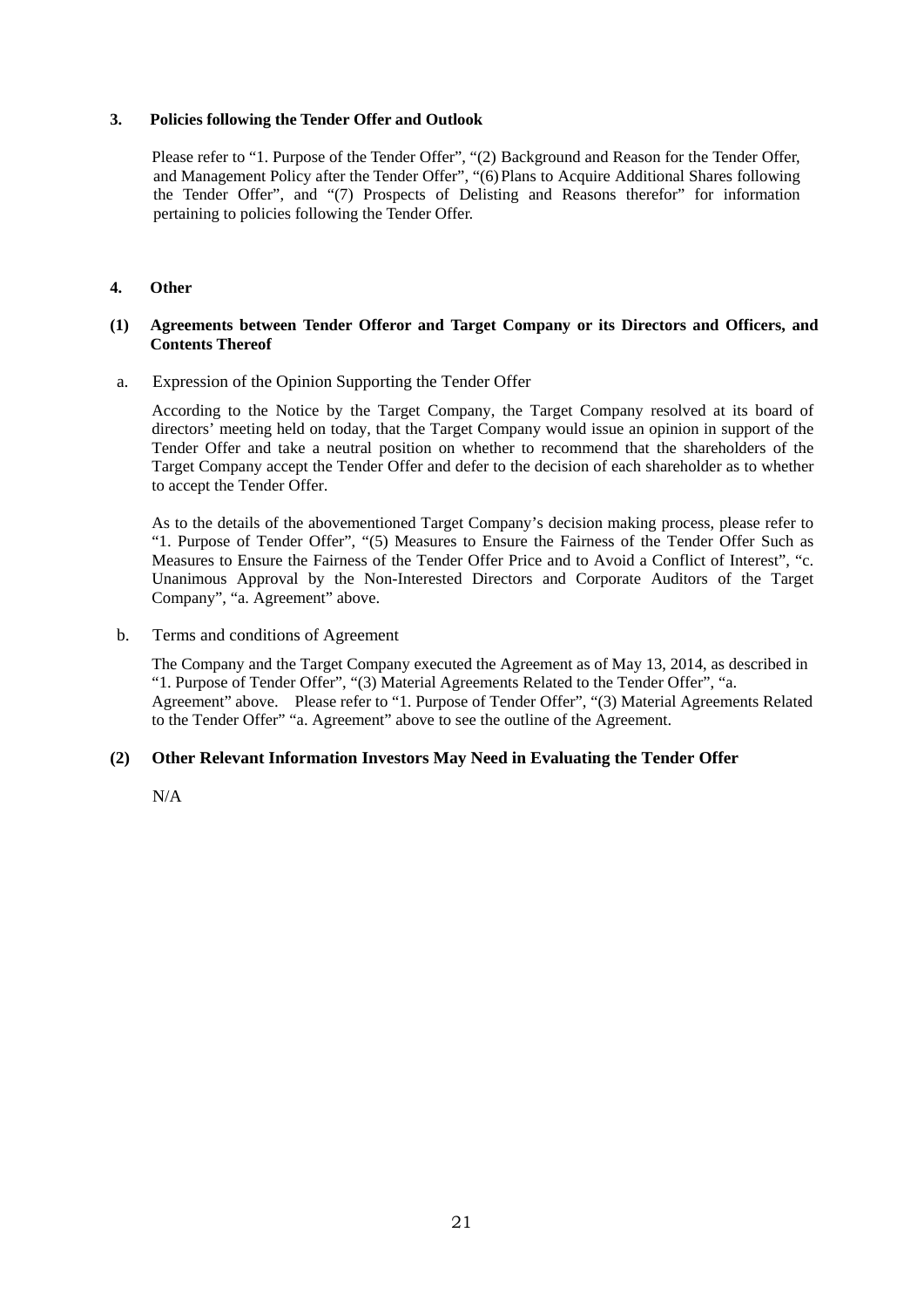#### **Insider Regulations**

Please be advised that pursuant to Article 167, Paragraph 3, 4 of the Financial Instrument and Exchange Act of Japan and Article 30 of the Financial Instruments and Exchange Act Enforcement Order of Japan, any person who has received information concerning the Tender Offer through this press release may be restricted from purchasing or otherwise trading the shares and other securities of Taiyo Nippon Sanso Corporation as a first-hand recipient of information under the regulations on insider trading, for 12 hours from the publication of this press release. Also, please note that the Tender Offeror or the Target Company shall not be held responsible for any criminal, civil or administrative changes brought against any person for his/her purchase or other trade.

# **Restrictions on Solicitation**

This press release is intended for the announcement of the Tender Offer to the general public and is not intended to solicit sales of shares. If anyone desires to sell his or her shares, the shareholder should, at his or her own responsibility, review the tender offer explanatory statement and accept the Tender Offer in his or her own discretion. This press release is not considered as an offer or solicitation of sales of securities or solicitation of this purchase offer and does not constitute any such part. This press release (or any part of it) or the fact of its distribution does not provide a basis for any kind of agreement pertaining to the Tender Offer, and it may not be relied upon when executing any such agreement.

# **Other foreign jurisdictions**

Announcement, issuance or distribution of this press release may be subject to legal restrictions in certain countries or regions. In such case, you are required to be aware of and comply with such restrictions. In such countries or regions that legally prohibit the launch of the Tender Offer, this press release does not constitute an offer for purchase or solicitation for offer or sales of shares regarding the Tender Offer, even if this press release or its translation is received in such countries or regions. In that case, it shall be considered as a mere distribution of informative materials.

# **Differences from the Tender Offer under the US law**

The Tender Offer is to be conducted in accordance with the procedures and information disclosure standards prescribed in Japan's Financial Instruments and Exchange Act. However, these procedures and standards are not necessarily the same as the corresponding procedures and standards in the U.S. In particular, Section 13(e) or Section 14(d) of the U.S. Securities Exchange Act of 1934, as amended, and the rules prescribed thereunder do not apply to the Tender Offer, and the Tender Offer does not conform to those procedures and standards. Moreover, as the Tender Offeror is a company incorporated outside of the U.S., it may be difficult to execute rights and make claims under the securities-related laws of the U.S. In addition, it may not be possible to file a lawsuit against a company or its officers based outside of the U.S. at a court outside of the U.S. on the ground of a violation of the laws related to securities in the U.S. Also, there is no guarantee that companies and their subsidiaries and affiliates based outside of the U.S. could be forced to comply with the jurisdiction of U.S. courts.

# **Priority to Japanese**

Unless otherwise provided, all procedures for the Tender Offer shall be conducted in the Japanese language. All or some portion of the documents relating to the Tender Offer may be prepared in the English language. However, should there be an inconsistency between a document in English and that in Japanese, the Japanese document shall prevail. All financial statements referred in this document are created based on the Japanese accounting standards and are not based on those in the U.S. Therefore, the contents of the statements are not necessarily equivalent to those created based on the U.S. accounting standards.